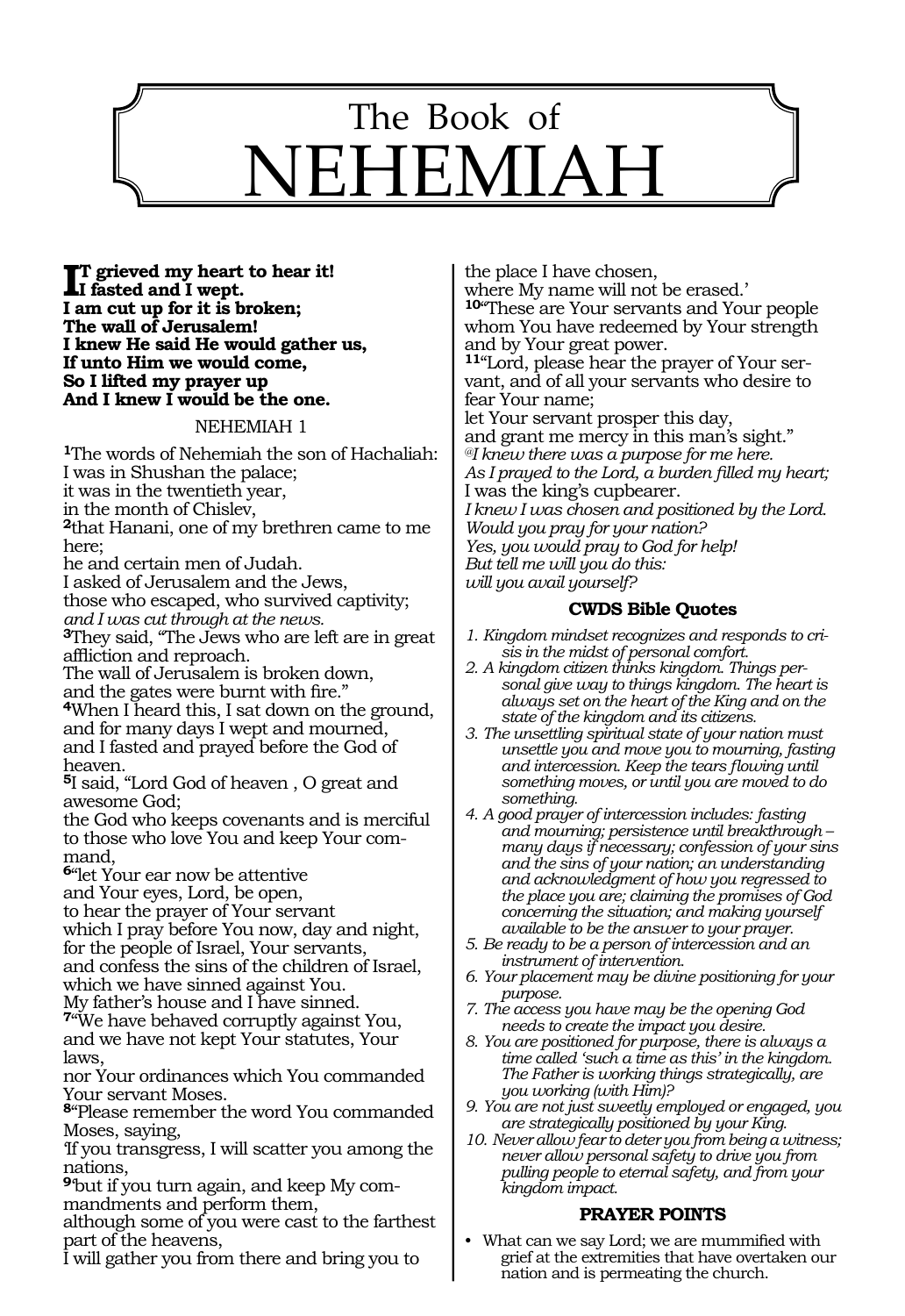- Let the spirit of urgency for the advancement of the kingdom of God fall upon believers and the church now, in light of the impending return of our Lord Jesus Christ.
- Father God, sweep over the church with a spirit of tenderness for the things of God. Let the Holy Spirit transfer Your heart to believers for the things and the state of the kingdom, in the name of Jesus. Amen.
- By the Spirit of the living God within me, I refuse to be a part of the problem, or of the crowd who can identify problems but do nothing about it. Amen.
- Father, I will go; I will work in Your field; I register for Your response team; I am available to be an answer to kingdom needs, in the mighty name of Jesus. Amen.
- All knowing God, activate my relationships, my position, and my placement for kingdom use, in the name of Jesus. Amen.

To be sad in the king's presence,<br>This was not to be.<br>Lead name dans this before. **I had never done this before, But sorrow was upon me. I prayed to God for favor; Favor was what I had. In spite of Sanballat and Tobiah, I was no longer sad; Apprehensive, yes, but no, no longer sad.**

#### NEHEMIAH 2

**<sup>1</sup>**It was in the reign of Artaxerxes;

it was his twentieth year;

it was in the month of Nisan.

I took wine and gave to the king there.

To be sad in the king's presence, this was not to be,

but never before was this *heart-aching* sadness upon me.

**<sup>2</sup>**Indeed, it was noticed, for the king said to me,

"What is the reason for this sadness, since you are not sick? Answer me.

This is nothing but pure heart's sorrow!"

So I became extremely afraid.

**<sup>3</sup>**As I returned the king an answer,

I asked the Lord for help.

"Let the king live forever! Why should I not be sad,

when the city where my fathers' tombs are lies

in waste and the gates are burnt with fire?" **4**Then the king said to me, "What is your request?"

It is good I was prepared;

as I revealed my heart's fervor, I whispered a silent prayer.

**<sup>5</sup>**I said, "O king, if it should please you, and I have found favor in your sight,

please send me, even me, to Judah where my fathers' sepulchers lie;

send me that I may rebuild it."

*@I did not know just where I would start.* 

*All I know is God had placed it,* 

*this burning passion, in my heart.* 

**<sup>6</sup>**The queen was there beside him

when the king replied and said,

"How long will your journey be?

When will you return if I should send?" So it pleased the king to send me; and I gave to him a time.

**<sup>7</sup>**But I had one more desire, so I approached him one more time.

"If it pleases you, give me letters to the governors who are in charge from the River and beyond,

that they may allow me to pass through safely, until to Judah I have come,

**<sup>8</sup>**"and a letter to Asaph who keeps the forest of the king,

that he may give me timber to make beams for the gates of the citadel of the temple, for the city walls, and for my house."

I knew what I would be needing, right there from the start.

God's good hand was upon me and His wisdom in my heart,

therefore the king granted my request. **<sup>9</sup>**So I came to the governors who were beyond the River, and I gave them the king's letters. And the king had sent captains of the army and horsemen with me.

**10**When Sanballat the Horonite, and Tobiah, an Ammonite official, heard it,

they were very distressed and grieved that someone had come to seek the well-being of the people of Israel.

**<sup>11</sup>**So I came to Jerusalem, and was there for three entire days.

**<sup>12</sup>**Then I rose up in the night, with a few men with me.

I told no man of my mission, what God had placed in this heart of mine;

and I had no animal with me, except the animal I rode that night.

**<sup>13</sup>**I went out by night through the Valley Gate to the Dragon Well and the Refuse Port, and viewed the walls of Jerusalem, broken down and its gates consumed by fire.

**<sup>14</sup>**Then I went to the Fountain Gate and to the King's Pool,

but my animal could not pass for there was no room.

**<sup>15</sup>**So I went up in the night by the valley and viewed the damage of the wall,

then I entered by the Valley Gate, and so returned with my work cut out.

**<sup>16</sup>**The rulers did not know where I went, and what I had done;

for I had not yet told the Jews, the priests, the nobles, the rulers, or the others who did the work.

**<sup>17</sup>**Then I said to them,

"You see this distress we are in, Jerusalem lies waste, and its gates are burned with fire.

Come, let us rebuild the walls of Jerusalem, that we may no longer be a reproach."

**<sup>18</sup>**And I told of the hand of God which has fa- vored me,

and the words of the king which he had spoken to me.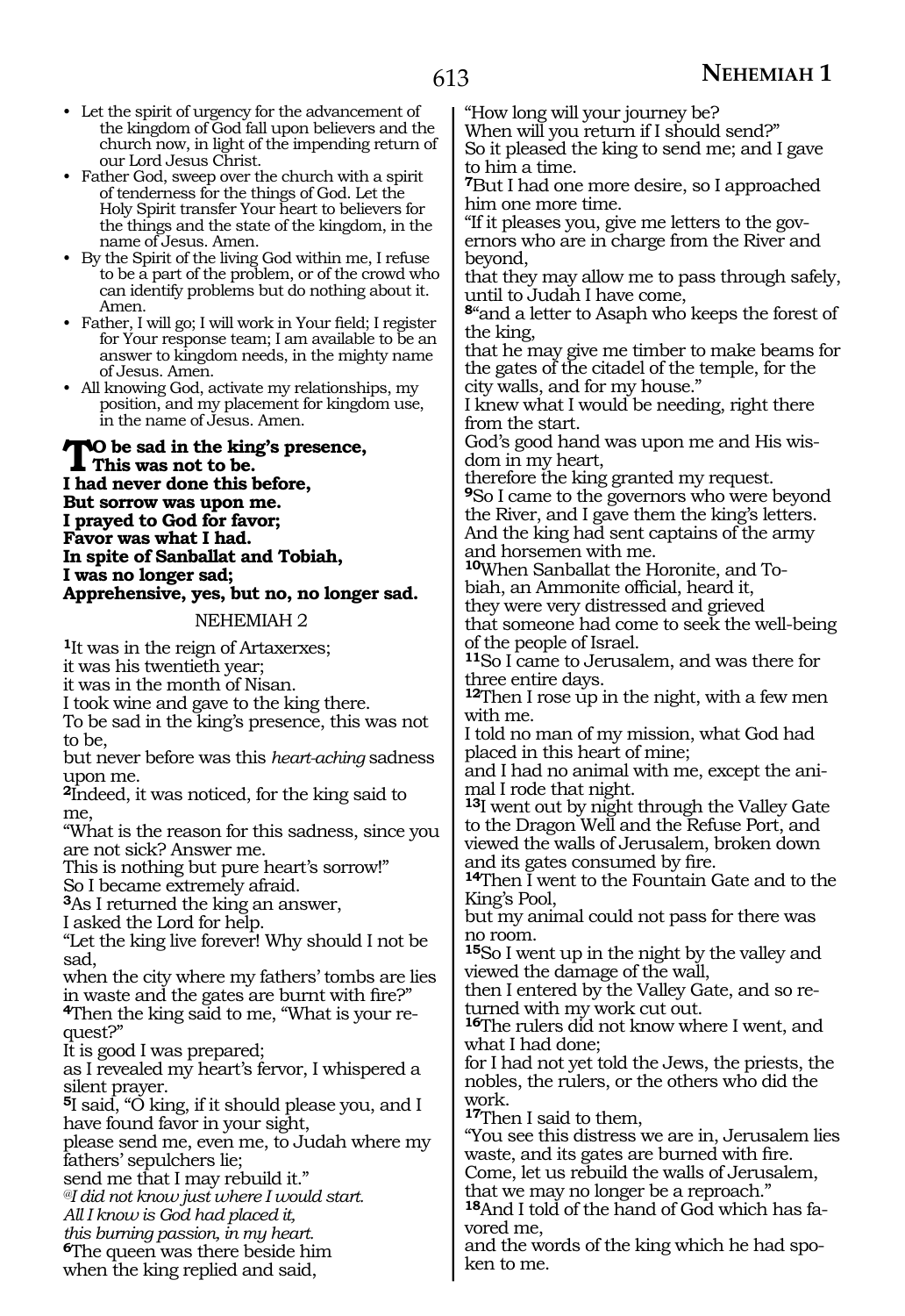When they heard it they said, "Come, let us arise and build."

So their hands were strengthened to perform this good work willingly.

**19**But when Sanballat the Horonite, and Tobiah the Ammonite, and Geshem the Arab heard it,

they laughed us to scorn and despised us, and said,

"What is this thing you are doing? Do you rebel against the king?"

**<sup>20</sup>**So I answered them saying, "The God of heaven Himself will prosper us,

therefore we His servants will build;

but you have no portion, or rights, or heritage in Jerusalem."

#### **CWDS Bible Quotes**

- *1. Create the environment that maximizes your efficiency and effectiveness: select the décor, company, effects, music\_ whatever motivates you.*
- *2. You may be a processing and recycling plant, but refuse to become a dump heap for the garbage others carry; it will cause your environment to carry a foul stench.*
- *3. Positive attitude and energy pushes progress; emotionality is not productive in the work place.*
- *4. There is a place for issues and emotions; you cannot torture others with what tortures you. If you penalize your job because of personal issues, what do you say to your pay check?*
- *5. 'Under pressure, under God.' Always pray first before you respond. Commit it to God before committing it to man.*
- *6. Always be prepared with a clear and definite solution to the problem you articulate to man. The clearer the demand the more precise the response; the more detailed the request the greater the satisfaction.*
- *7. When presented with an opportunity, never be so caught up with the problem that you cannot state what you want. Never let emotionality block your rationality. Never let your grief repel your opportunity.*
- *8. Interest and excitement generated can easily become disillusionment if your vision is not properly articulated.*
- *9. Ask and you will receive; God knows what you need, but do you?*
- *10. There will always be someone angry at your progress; there will always be opposition to your breakthrough. They will mock you to dishearten you, and it will get more serious when they see you are serious.*
- *11. Personally assess the situation to articulate it. Know where you are going before you solicit followers. Show what God is doing to motivate followers. The God who started the good work is faithful to follow through to completion.*

## **PRAYER POINTS**

- By the Spirit of the living God in me, I will preserve my environment; I refuse to allow anything to corrupt my heart, spirit, mind, soul or my relationship with You Father. Amen.
- My mind is renewed in the word of God, and fixed on things that are pure, just, honest, positive and praise-worthy, in the name of Jesus.
- King of the hearts of men, I thank You for access to the audience of people of influence and sub-

stance; help me to represent You well, in the name of Jesus.

- Father I ask of You great things, break through barriers of standards, culture and norm, to favor my life and advance Your work through me. Amen.
- Let every person who is angry because of Your favor on my life, be fed with greater misery as Your favor increases. Amen.
- Let every spirit disturbed because of the advancement of the church, be swallowed by their own misery, in the name of Jesus. Amen.

**ERUSALEM** was buzzing; the wall was **being repaired.**

**The work was proceeding; each man had his share.**

**You would love to have been there, loved to have played a part,**

**But most of all to see it, a building of the hearts.**

#### NEHEMIAH 3

**<sup>1</sup>**The work was proceeding; every man found a place:

Eliashib the high priest and his brethren the priests rose up and built the Sheep Gate; they consecrated it and set the doors in place. They built to the Tower of Meah, and consecrated it, then on to the Tower of Hananeel, and consecrated it.

**<sup>2</sup>**Next to Eliashib the men of Jericho built; and Zaccur the son of Imri built next to them. **<sup>3</sup>**The sons of Hassenaah built the Fish Gate and also laid the beams and fastened the doors with its locks and bars.

**<sup>4</sup>**Next to them Meremoth the son of Urijah the son of Koz repaired.

Meshullam the son of Berechiah, son of Meshezabel repaired beside them. Zadok the son of Baana worked beside them there. **<sup>5</sup>**The Tekoites worked next to them, but their

nobles did not participate in the work of the Lord.

**6**And Jehoiada the son of Paseah and Meshullam the son of Besodeiah repaired the Old Gate;

together they laid the beams and set up the doors, the locks and bars.

**<sup>7</sup>**Next, Melatiah the Gibeonite and Jadon the Meronothite, the men of Gibeon and Mizpah, repaired the residence of the governor of this side of the River.

**<sup>8</sup>**Next to them Uzziel the son of Harhaiah, a goldsmith, and beside him Hananiah, a perfumer, repaired;

they fortified Jerusalem all the way to the Broad Wall.

**<sup>9</sup>**Rephaiah the son of Hur repaired next to them, he was ruler of half of Jerusalem.

**<sup>10</sup>**Beside them Jedaiah the son of Harumaph repaired in front of his house, and Hattush the son of Hashabniah repaired next to him.

**<sup>11</sup>**Malchijah the son of Harim and Hashub the son of Pahath-Moab repaired another piece, along with the Tower of the Furnaces;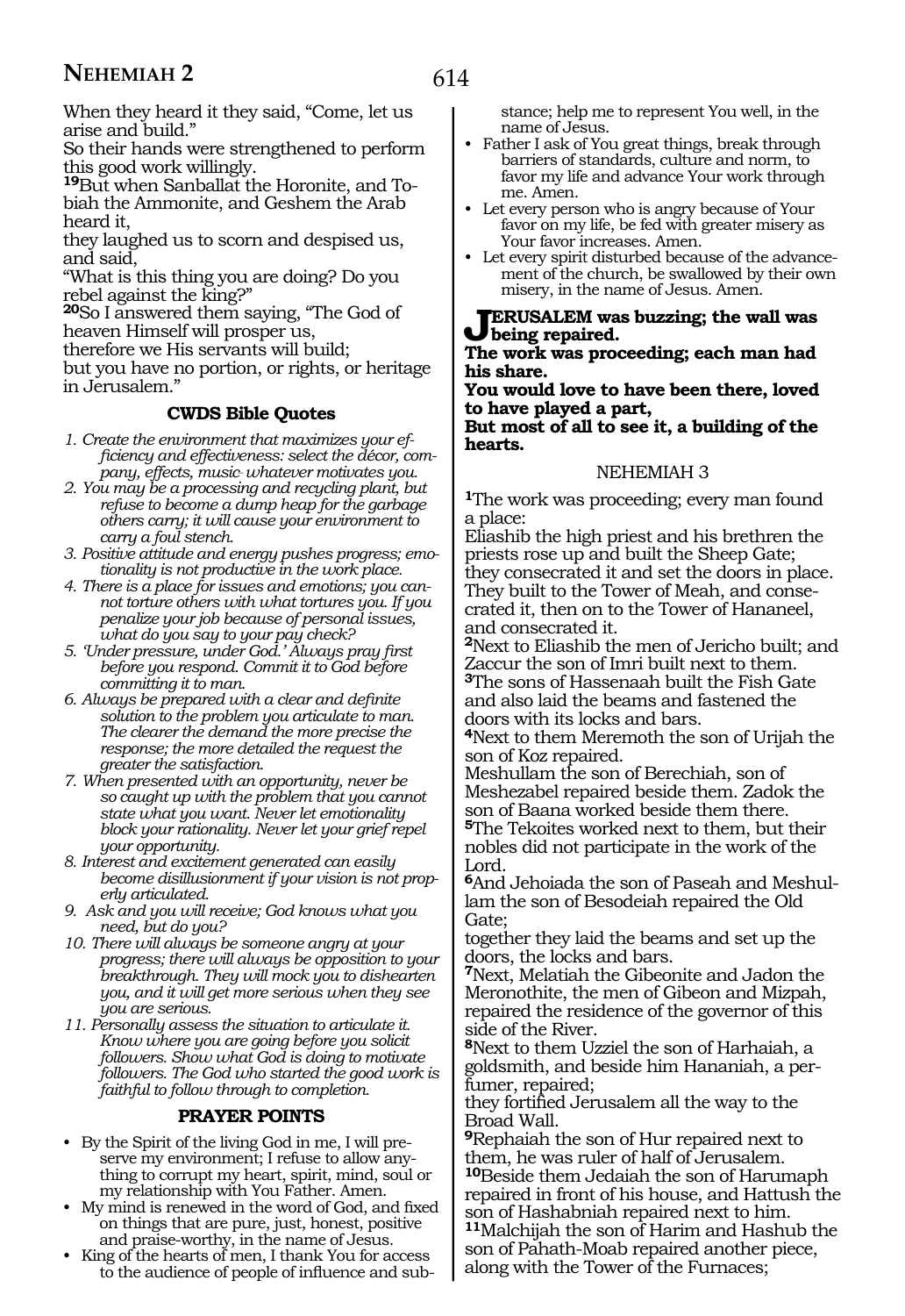**12**next Shallum the son of Hallohesh, the other ruler of half of Jerusalem, with his daughters repaired.

**13**Hanum and the inhabitants of Zanoah repaired the Valley Gate.

They built it and set up the doors, locks and bars, and repaired a thousand cubits of the wall as far as the Refuse Gate.

**14**Malchijah the son of Rechab leader of Bethhaccerem repaired the Refuse Gate, and set up the doors with the locks and bars.

**15**Shallum the son of Col-hozeh leader of Mizpah repaired the Fountain Gate.

He built it and covered it, set up the doors with its locks and bars,

and he repaired the wall of the Pool of Shelah by the King's Garden, extending to the stairs going down from the city of David.

**<sup>16</sup>**After him Nehemiah the son of Azbuk who ruled half of Beth-zur repaired.

He repaired as far as the sepulchres of David, to the pool that was made, and to the House of the Mighty.

**<sup>17</sup>**The Levites repaired after him, under Re- hum the son of Bani.

Hashabiah leader of half of Keilah repaired for his district.

**<sup>18</sup>**Their brethren under Bavai son of Henadad, ruler of half of Keilah repaired after him.

**<sup>19</sup>**Ezer the son of Jeshua, ruler of Mizpah, re- paired in front of the Ascent to the Armory at the buttress.

**<sup>20</sup>**Baruch the son of Zabbai repaired the other section, from the door to the house of Eliashib the high priest.

**<sup>21</sup>**And Meremoth the son of Urijah, the son of Koz, repaired another section next,

from the door of the house of Eliashib to the end of the house of Eliashib.

**<sup>22</sup>**After him, the priests, the men of the plain, repaired.

**23**Next Benjamin and Hashub repaired opposite their house;

next Azariah the son of Maaseiah, son of Ananiah repaired close to his house.

**24**Next to him Binnui the son of Henadad repaired another section, from the house of Azariah to the buttress, as far as the corner.

**<sup>25</sup>**Palal the son of Uzai repaired opposite the buttress, and on the tower which extends from the king's upper house by the court of the prison.

Pedaiah the son of Parosh repaired after him. **26**And the Nethinim who lived in Ophel repaired as far as the place before the Water Gate to the east and on the tower projecting.

**<sup>27</sup>**The Tekoites repaired another section next to the great projecting tower, and as far as the wall of Ophel.

**<sup>28</sup>**The priests repaired beyond the Horse Gate, each in front of his own house.

**<sup>29</sup>**Then Zadok the son of Immer repaired in front of his own house.

Next to him Shemaiah the son of Shechaniah,

who kept the East Gate, made repairs.

**<sup>30</sup>**After him Hananiah the son of Shelemiah, and Hanun, the sixth son of Zalaph, repaired another section.

Next to him Meshullam the son of Berechiah repaired in front of his own house.

**31**Next to him Malchijah, one of the goldsmiths, repaired as far as the house of the Nethinim and of the merchants, in front of the Inspection Gate as far as the upper room at the corner.

**<sup>32</sup>**The goldsmiths and the merchants repaired between the upper room at the corner, as far as the Sheep Gate;

*for everybody knew this was a building of the heart.*

#### **CWDS Bible Quotes**

- *1. There is a place for every person in kingdom building, find your place and function.*
- *2. Hand joined in hand repairs the breach and builds the wall; hand joined in hand advances the kingdom.*
- *3. There is no person too high to lift a stone when it comes to kingdom building. A true leader depicts the heart of a servant.*
- *4. Build to attain your position; you cannot minister in your office of the priest if the office is not first restored.*
- *5. It takes a collaborative effort to remove shame from the face of the church; it is a shame to serve the same Lord and have similar goals, but yet we cannot collaborate or co-operate.*
- *6. Everyone together, motivated together, working together; accomplishes greater, rewarded together, for the kingdom is for everyone.*
- *7. Know your place, function in your place, fulfil your assignment, but see the bigger picture; the kingdom is advancing.*

*8. Small efforts in individual corners when combined is a glorious irresistible work. Can you imagine all the efforts coming together in glory?*

- *9. Your small task is important; if you are negligent or delinquent it puts more strain on the workers.*
- *10. The small group in your workplace, community, and family, is your assignment; it extends the work of the church and represents a functional body.*

## **PRAYER POINTS**

- Father God, I thank You that I have an important assignment in the building of Your kingdom on earth. Amen.
- By the power of the Holy Ghost, I shall be diligent to fulfil my assignment in the name of Jesus.
- My Father, my God, let every denominated and divided thing in the body of Christ, come together as one for the effectiveness of the body. Amen. Jesus, I pray that the church will be one in mind, spirit, speech and action, as You and the Father are one. Amen.
- Let the spirit of laziness and complacency depart from the Body of Christ now by fire; let the people of the living God rise up and play their part with diligence in the building of the kingdom.
- Let the spirit of urgency at the second coming of our Lord, fall upon the church now, in the name of Jesus. Let the sprinkling of the blood of Jesus Christ cause the church to wake up to the urgency of the kingdom. Amen.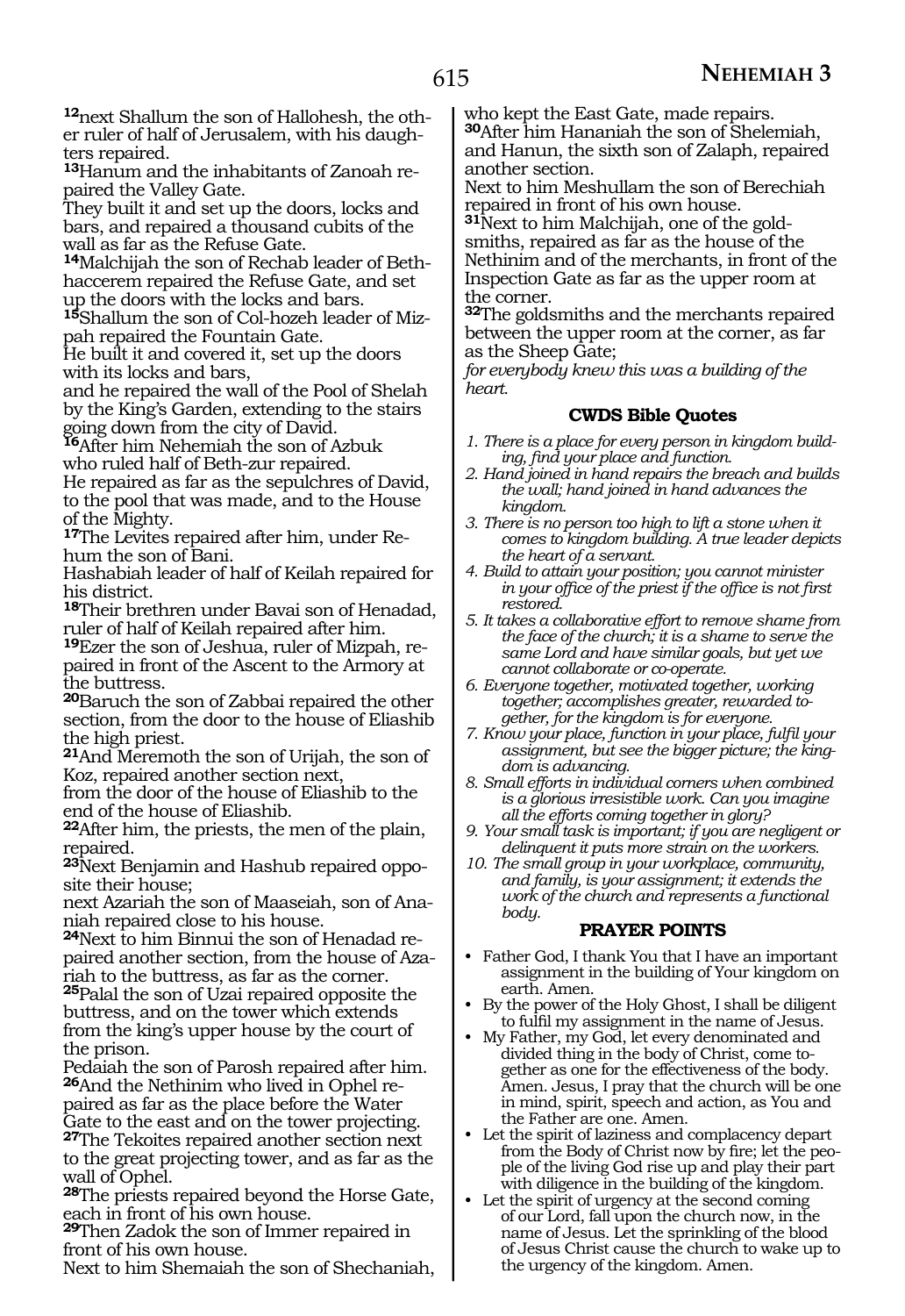• Lord Jesus, I call every member of the church to be positioned and actively doing what they want to be found doing when You return. Amen.

**WHAT man should ever be angry To see the work of God get done? What man should be sleepless Because of the race that you now run? When they are grieved to see you prosper, And try to block your every turn, Be watchful and be ready, But do not stop; just keep right on. Be wise as a serpent, But as a dove present no harm; You will see them losing comfort When they notice you are armed.**

#### NEHEMIAH 4

**<sup>1</sup>**When Sanballat heard we were building the wall,

he was extremely angry and indignant, and he mocked us and tried to block our path.

**<sup>2</sup>**He spoke before his brethren and the army of Samaria, and said,

"What are these feeble Jews doing? Will they fortify themselves?

Will they sacrifice? Will they finish it in one day?

Will they revive the burnt stones from the rub- bish heaps remaining?"

**<sup>3</sup>**And the Ammonite, Tobiah, was with him, and he said,

"Even if a small fox should go up on it, it will break down their stone wall."

**<sup>4</sup>**"Hear, O our God, for we are despised; turn their reproach on their own heads, and give them as captives into captivity.

**<sup>5</sup>**Do not cover the wickedness of their hands, nor let their sins be blotted out from before You;

for they have provoked You to anger before the builders."

**<sup>6</sup>**So we built the wall, and the full length of the wall was joined together to half its height. *None can stop the building,* of a people with made-up minds.

**7**When Sanballat, Tobiah, the Arabs, the Ammonites, and the Ashdodites heard of our progress,

that the walls of Jerusalem were being built and the gaps were being closed, they became very angry,

**8**and together they conspired to attack Jerusalem and create chaos.

**<sup>9</sup>**But we prayed to our God and because of this we set a guard in place.

We were watchful and ready both night and day!

**10**And Judah said, "The strength of our builders is growing weak, and there is so much rubbish we are not able to build."

**<sup>11</sup>**While our adversaries secretly said this, "They shall not know anything, they shall not see,

until we come up on them stealthily and we kill them and cause their work to cease." **<sup>12</sup>**Then the Jews who lived nearby came and

told us ten times what they planned, saying, "Any place you go or turn, men shall come for you fully armed."

**<sup>13</sup>**Our focus was on building, *but like dogs we were alert;* 

I positioned men behind the lower parts of the walls, at the openings they were set.

I positioned them according to their families, with spears and bows and swords.

**<sup>14</sup>**Then I rose up and spoke to the leaders and the people,

"Do not be afraid of them. Place your eyes on the great and awesome God whom we serve, and fight for your sons, your daughters, your wives, and your houses."

**<sup>15</sup>**And when our enemy heard that we knew it, and that God brought their wicked plot to nothing,

all of us returned to the wall, each to his work. **<sup>16</sup>**But from that day we used wisdom;

half of my servants worked on the wall,

while the other half held spears, shields, bows, and wore armor;

and the leaders were behind all the people of Judah.

**<sup>17</sup>**Those who built on the wall and those who carried burdens, armed themselves,

so with one hand they worked and with the other they held a weapon.

**<sup>18</sup>**Each of the builders had a sword girded to his side as he built.

And right beside me was the one who sounded the trumpet.

**<sup>19</sup>**Then I said to the nobles, the rulers and the rest of the people working on the wall,

"The work is great and extensive and we are separated and far apart.

**<sup>20</sup>**When you hear the trumpet sound, come to us here, for God shall fight for us all."

**<sup>21</sup>**So we labored in the work, and half of the men held the spears from daybreak until we could see the night stars.

**<sup>22</sup>**At that time, I said to the people, "Let every man and his servant stay in Jerusalem at night,

that you may be a guard to us by night, and labor with us when the sun arises."

**<sup>23</sup>**So neither I, my brethren, my servants, nor the appointed guard who followed me took off our clothes, except to wash them.

*@For the enemy is lurking, but the work must go on;*

*they will visibly lose composure when they see you dressed and armed!* 

## **CWDS Bible Quotes**

- *1. Ridicule is a demonic tool to break the spirit; praise is an angelic tool to break the backbone of ridicule.*
- *2. They send out useless words to man, send up powerful words to God; they will become the subjects of their own ridicule.*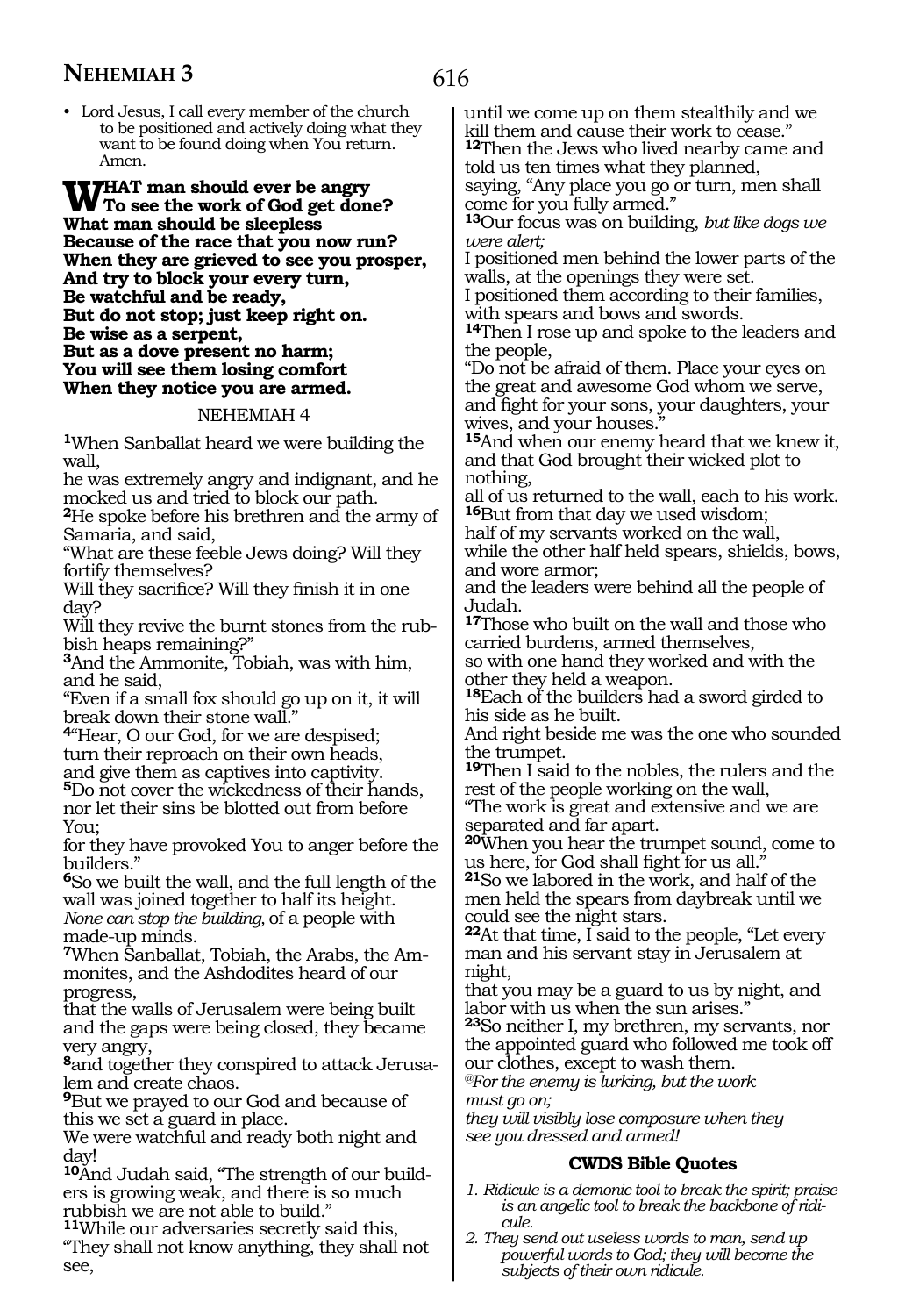- *3. Ridicule is demonic foreplay for wickedness; nothing is beyond their evil hearts; they will keep pushing until they fall.*
- *4. There will always be opposition to every work of God and every effort to build the kingdom; the devil is just doing his job, keep doing yours.*
- *5. Expose the dark plans of your antagonists to extinguish their fire; their works are works of darkness.*
- *6. Be wise as serpents; arm yourself for response but keep your hands working; the devil is happy to distract you if he cannot stop you.*
- *7. A call to the kingdom is a call to arms; clothe yourself with the full armor for kingdom progress. Your motive, your covering, your integrity, and your defence are as important as your offence.*
- *8. The enemy seeks to get you from the back by surprise; when they see you watchful they will back away.*
- *9. Watchful Christians weaken the enemy and block his approaches.*
- *10. When you watch actively building the kingdom and reaching the lost, and watch prayerfully and hungrily in the word of God, then the enemy will watch you in amazement, unable to come close.*

#### **PRAYER POINTS**

- Let the fire of the Holy Spirit remove the sting of ridicule and every attempt to break the spirit of the righteous, in the name of Jesus. Amen.
- Father God, expose the hidden plans of darkness and render them powerless against the body of Christ, in the name of Jesus.
- Let every Sanballat and Tobiah opposing the work of the kingdom of God receive the judgment fire of God, in the name of Jesus. Give to them the punishment of Saul, hard labor for the King, in the name of Jesus. Amen.
- I pray for a spirit of proactive productive watchfulness to fall upon the body of Christ, in the name of Jesus.
- Let the church be clothed with an 'armor protected', battle\_ ready mindset at all times, knowing that the devil takes no break. Amen.
- I shall thrive in the place of serpents and scorpions, in the name of Jesus. They shall be my floor mat, in Jesus' mighty name. Amen.

## **CAN you say, "Lord, think on me;<br>
See all the good that I have done"? Or will some things speak out against you; or perhaps, maybe, just one? Do not let Him think on your evil; restore and make it right. Give Him good things to think on before high day turns to night.**

#### NEHEMIAH 5

*Can you say, "Lord think on me?" Will He hear your brother's cry?*

**<sup>1</sup>**There was a great cry against the Jews, by the people and their wives.

**<sup>2</sup>**For some said, "We, our sons, and our daughters are many;

therefore we need grain, that we may eat and live."

**<sup>3</sup>**And others said, "We have mortgaged lands, vineyards and houses, that we may buy food because of the famine."

**<sup>4</sup>**And some said, "We have borrowed money for the king's tax against our vineyards and our lands.

**<sup>5</sup>**"Our flesh is just as the flesh of our brethren, our children is as their children;

yet we are forcing our sons and daughters to be slaves, and we are not able to redeem them, for our lands and vineyards are held by other men."

I became very angry when I heard these words.

And I knew it did not please the Lord.

**<sup>6</sup>**I then consulted with myself; I knew I would have to make a stand;

**<sup>7</sup>**I rebuked the nobles and the rulers; it was open confrontation.

I said to them, "You each exact interest from your brothers."

So I called a great assembly against them. **<sup>8</sup>**And I said to them, "We have redeemed the Jews, our brethren, who were sold to the nations.

Now, will you sell your brethren? Shall they now be sold to us?"

And they could find no answer; they were convicted and could not respond.

*Then I softened and entreated,*

**<sup>9</sup>**"What you are doing is not good.

You ought to walk in fear of our God, because of the reproach of our enemies, the nations. **<sup>10</sup>**I too with my brethren and my servants,

can exact grain, money and a price;

let us stop this interest lending; this brethren is not wise.

**<sup>11</sup>**"*Cannot let God think on this evil,*

restore and make it right;

*give Him good things to think on*

before high day turns to night.

Restore to them their lands, vineyards, olive groves, and their houses;

also one percent of the money, the grain, the new wine and the oil you have charged them." **<sup>12</sup>**They answered, "We will restore it all, and we will require nothing from them; we will do as you instruct us."

So I called the priests then, and required an oath from the people that what they committed to do they would perform.

**<sup>13</sup>**And I shook out my lap, and said,

"So may God shake each man from his house and his property if you do not perform your promise.

Even so may you be shaken out and emptied." All the congregation said, "Amen!"

And they praised the Lord that day,

and they all did what they had promised. **<sup>14</sup>**And from the time I was appointed to be their governor in Judah there,

from King Artaxerxes' twentieth to thirtysecond year,

neither I nor my brethren ate the governors' provisions for the entire twelve years. **<sup>15</sup>**But the former governors before me laid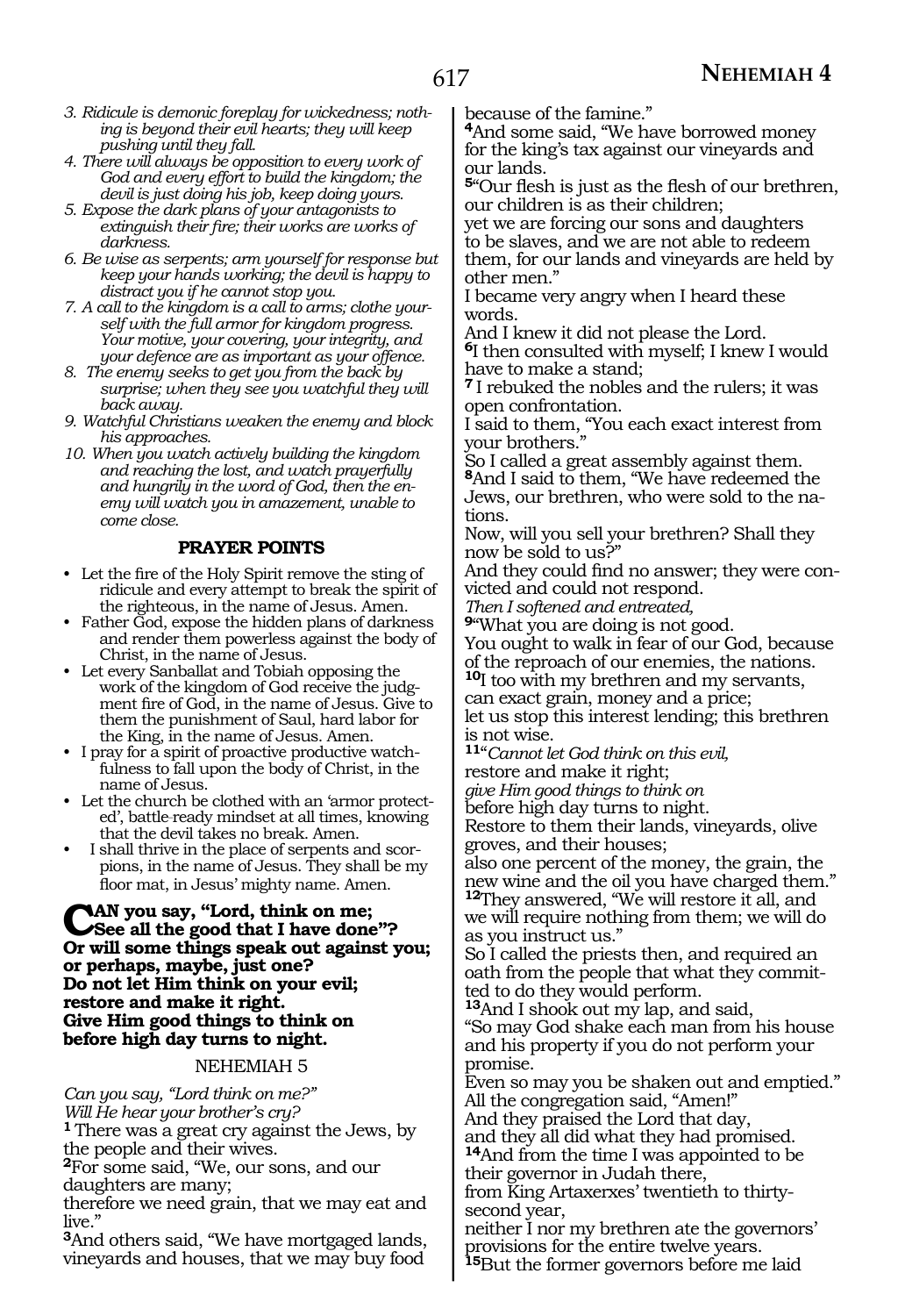618

burdens on the people and exacted bread, wine, and forty shekels of silver;

and their servants bore rule over the people. But I did not do so because of the fear of God. *I rather gave God something to think on!*

**<sup>16</sup>**And I continued working on the wall, and we did not buy any land.

All my servants gathered there for the work alone.

**<sup>17</sup>**And I had one hundred and fifty at my table, rulers and other Jews,

besides those who came up from the nations around us; they were not refused.

**<sup>18</sup>**And we prepared every day one cow and six select sheep.

They also prepared fowls for me, and an abundance of all types of wine once every ten days. Yet I did not demand the governor's provision because I saw that the bondage on the people was burdensome.

**<sup>19</sup>**Think on me for good, my God, according to all that for this people I have done.

#### **CWDS Bible Quotes**

- *1. Because you have an advantage does not mean you should take advantage, it is an opportunity to extend the grace of God you are a beneficiary of.*
- *2. Love does not afflict or appropriate burdens; you cannot love as you love yourself and exact interest.*
- *3. If you were in their shoe, you would be complaining too; ensure the complaint is not against you.*
- *4. The love that extends to you wants to extend through you; make self invisible for a visible display of His love.*
- *5. If your emptiness tempts you to empty others, you yourself will be emptied. Righteousness should compel you to expeditiously address your transgressions.*
- *6. Make the commitment today to live your life for others so that filling others fulfills you.*
- *7. The better life is to make the lives of others better, not bitter.*
- *8. God will enable you to live well and invite others into it if you make Him the heart of your life.*
- *9. The better reward is to put the function of your position above your financial positioning.*
- *10. Serve with distinction and excellence as unto the Lord even in servitude and this will distinguish you for special favor and promotion to governance.*
- *11. Do good deeds that will attract God's good thoughts when He thinks on you.*

## **PRAYER POINTS**

- Father God, give me a heart like Yours, to be selfless in my love for others, in the name of Jesus.
- I refuse to build my kingdom on the backs of others. I refuse to dishonor You Father to promote greed, in Jesus name.
- Righteous and forgiving God, forgive me of every transgression I have committed against others; let my heart receive divine correction now as I make it right, in the name of Jesus.
- By the power in the blood of Jesus, I shall love others as I love myself, and I shall do to others as I would have them do to me. Amen.

• Loving Father, help me to attract Your thoughts on me for good and for favor only, in the name of Jesus.

**IF** they cannot get you from outside<br>they will attack you from within. **f they cannot get you from outside, They will thrust and sway to make you fear, with every trick that is known to them.**

**They will send to you false prophets, and enlist your very own, But will hang their heads in shame when they see that the work is done.**

#### NEHEMIAH 6

**<sup>1</sup>**When Sanballat, Tobiah, Geshem the Arab, and the rest of our enemies heard we built the wall, that there were no spaces left in it, though at that time the doors and gates were

not fitted yet, **<sup>2</sup>**Sanballat and Geshem sent me a message, saying, "Come let us meet in some village in the plain of Ono."

They intended to harm me.

**<sup>3</sup>**So I sent messengers to them, saying,

"I am doing a great work, so I cannot come down.

Why should the work stop when I leave it to come to you?"

**<sup>4</sup>**They sent this message to me four times; their messages were the same

and all four times I answered in this manner. *I would not play their games.*

**5**Then Sanballat sent his servant to me as before, with an open letter in his hand. *The plot had slightly changed.*

**6**The letter read, "It is reported among the nations, and even Geshem says it too,

you build this wall to rebel, you and all the Jews,

that you are rebuilding the wall that you may be their king;

**<sup>7</sup>**and that you have appointed prophets to pro- claim you at Jerusalem, saying,

'There is a king in Judah!'

Now this shall be reported to the king.

Come on then, let us discuss it; let us talk over these things!"

**<sup>8</sup>**I sent back and I told him,

"There are no such things done as you say. You concoct them out of your own heart and your deceptive ways."

**9**They were all seeking to make us afraid, saying,

"Now we will weaken their hands in this work, so they will not complete it."

"Therefore, O God, strengthen my hands." **<sup>10</sup>**After that I came to the house of Shemaiah, son of Deliaiah, son of Mehetabel, who was a secret informer.

He said, "Let us meet in the house of God, in the temple, and let us shut the doors, for they are coming to kill you.

They will come for you in the night."

**<sup>11</sup>**And I said, "Should such a man as I flee?"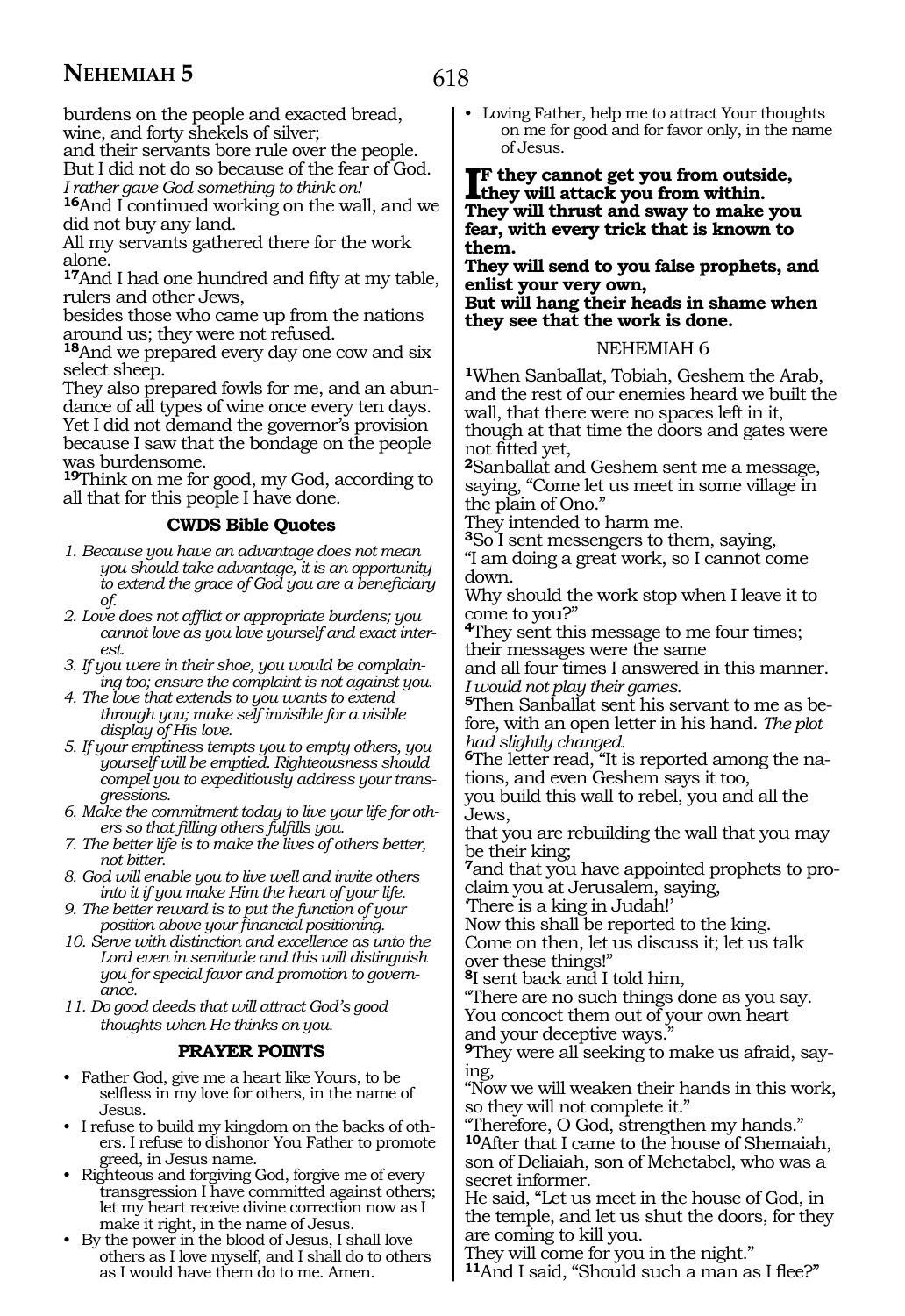I understood their devises.

I said, "Who would be in my position and run into the temple to save his life?

I will not go in; certainly not I."

**<sup>12</sup>**I perceived God had not sent him, but that against me he prophesied for Sanballat and Tobiah hired him.

**<sup>13</sup>**He was employed to make me afraid and behave in this manner and sin,

to give them cause for an evil report that they may reproach me in this thing.

**<sup>14</sup>**"My God do not ignore Tobiah and Sanballat according to their works,

and the prophetess Noadiah, and the rest of prophets who desire to put fear in my heart." *But I kept my course, for there is no greater blow to an enemy than a completed work.*

**15**And the wall was finished, on the twenty-<br>fifth day of the month Elul, in fifty-two days. <sup>16</sup>And when all our enemies heard it, and all the nations all around us saw these things, they lost heart in their own eyes, for they perceived that our God had done this work; no plans of man could stop it.

**<sup>17</sup>**In those days the nobles of Judah sent many letters to Tobiah, and Tobiah replied to them.

**<sup>18</sup>**For there were many in Judah who were sworn to him,

for he was the son-in-law of Shechaniah the son of Arah.

And his son Jehohanan had married the daughter of Meshullam the son of Berechiah. **<sup>19</sup>**And they reported his good deeds to me and reported my words to him.

And Tobiah sent letters to make me afraid; *but I had one thing to show; a completed wall! It was on display!*

## **CWDS Bible Quotes**

- *1. Ignore those who try to get with you who are not with you, they are only trying to get to you and eventually to get you.*
- *2. Carefully check the conversion of those who seek conversation, who have occupied themselves being your distraction and diversion.*
- *3. Not because you have succeeded means they have conceded, they may have just amended their tactics.*
- *4. They fought you all the way and yet you succeeded, it only goes to show you do not need them; your help is strong.*
- *5. If they cannot alarm you into distress, they will try to harm you because of your success. If they cannot break your spirit they will seek to break your bones.*

*6. If they cannot lie to you, they will lie about you; if they can get you to fear, they can get you to fail; or at least present you as a failure.*

- *7. Grievous allegations for godly pursuance seek to get you to act out of character, and so discredit your attainments.*
- *8. There is nothing like a finished product to settle the argument; there is nothing like success to silence the critics.*
- *9. Build your arguments in your determination and kingdom efforts to silence the detractors.*

*10. The strong solid arguments of your finished work are too profound for anyone to argue with.*

#### **PRAYER POINTS**

- Holy Spirit, help me to discern the truth about every person and situation that seeks my audience and time, in the name of Jesus.
- Let every enemy seeking to ensnare and to harm me, fall into their own trap by fire, in the name of Jesus.
- Father God, expose every enemy strategically positioned in the church, to defeat the work of the cross in the name of Jesus. Let the move of the Holy Spirit build them or break them, in the name of Jesus.
- Let every satanic spirit operating in the church be scattered to desolation, in the name of Jesus.
- Power to finish well fall upon me now, in the name of Jesus.
- By the power in the blood of Jesus, I refuse to be distracted from my kingdom assignment. I shall build my arguments with my finished work, in the name of Jesus.

## **COMMIT** the city gates to the hand of **faithful men;**

**Jerusalem was committed to a few of them.**

#### **Commit all the people into the hands of the Lord,**

#### **And commit your census to the register's records.**

#### NEHEMIAH 7

**<sup>1</sup>**And so, when the wall was built and I had installed the doors,

and I had appointed gatekeepers, singers and Levites,

**<sup>2</sup>**I gave responsibility for Jerusalem to my brother Hanani, and Hananiah the ruler of the citadel,

for he feared God above many and he was faithful among men.

**3**I said to them, "Do not let the gates of Jerusalem be opened until the sun is hot,

while they stand guard, let them keep the bar and the doors shut.

From among the inhabitants of Jerusalem appoint guards,

one at his guard station and another in front of his house."

**<sup>4</sup>**But the people were few in number and the houses were not built, though it was a very large town.

**<sup>5</sup>**Then my God put it in my heart to gather the nobles, the princes, the rulers, and all the people, to be registered by genealogy.

And I found a register of the genealogy of those who came up at the first time, and in it we found written:

**<sup>6</sup>**these are the people who came back from captivity,

those who were carried away by king Nebuchadnezzar of Babylon and who returned to

Judah and Jerusalem, each to his city. **<sup>7</sup>**Those who came up from captivity with

Zerubbabel were Jeshua, Nehemiah,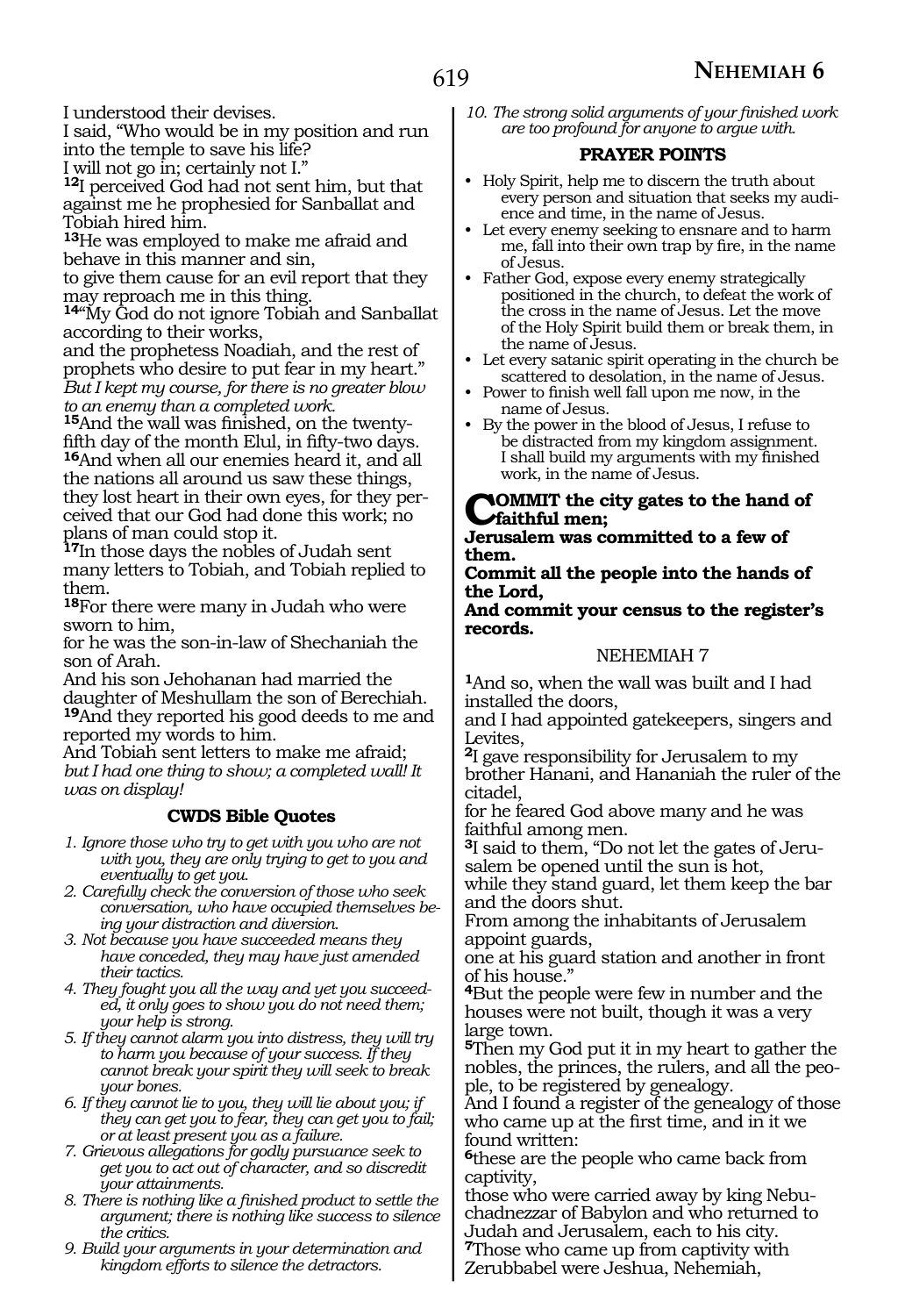620

Azariah, Raamiah, Nahamani, Mordecai, Bilshan, Mispereth, Bigvai, Nehum, and Baanah.

The number of the men of Israel were:

**8**of the sons of Parosh, there were two thousand, one hundred and seventy-two;

**<sup>9</sup>**of the sons of Shephatiah, three hundred and seventy-two;

**<sup>10</sup>**of the sons of Arah, six hundred and fifty two;

**<sup>11</sup>**of the sons of Pahath-Moab, of the sons of Jeshua and Joab, two thousand eight hundred and eighteen;

<sup>12</sup>of the sons of Elam, one thousand, two hun-<br>dred and fifty-four;

<sup>13</sup>of the sons of Zattu, eight hundred and

forty-five, **14**of the sons of Zaccai, seven hundred and sixty men;

**<sup>15</sup>**of the sons of Binnui there were six hundred and forty-eight;

**16**of the sons of Bebai, six hundred and twenty-eight;

**<sup>17</sup>**of the sons of Azgad, two thousand, three hundred and twenty-two;

**<sup>18</sup>**of the sons of Adonikam, six hundred and sixty-seven;

**<sup>19</sup>**of the sons of Bigvai, two thousand and sixty-seven;

**20**of the sons of Adin, six hundred and fiftyfive;

**<sup>21</sup>**of the sons of Ater of Hezekiah, ninety-eight; **<sup>22</sup>**of the sons of Hashum, three hundred and twenty-eight;

**<sup>23</sup>**of the sons of Bezai, three hundred and twenty-four;

**<sup>24</sup>**of the sons of Hariph, one hundred and twelve;

**<sup>25</sup>**of the sons of Gibeon, ninety-five;

**<sup>26</sup>**of the men of Bethlehem and Netophah, one hundred and eighty-eight;

**<sup>27</sup>**of the men of Anathoth, one hundred and

twenty-eight;<br><sup>28</sup>of the men of Beth-azmaveth, forty-two;

**<sup>29</sup>**of the men of Kiriath-jearim, Chephirah, and Beeroth, seven hundred and forty-three;

**<sup>30</sup>**of the men of Ramah and Geba, six hundred and twenty-one;

**<sup>31</sup>**of the men of Michmas, one hundred and twenty-two;

**<sup>32</sup>**of the men of Ai and Bethel, one hundred and twenty-three;

**<sup>33</sup>**of the men of the other Nebo, fifty-two; **34**of the sons of Elam, one thousand two hun-

35<sub>of the sons of Harim, three hundred and</sub> twenty;

**<sup>36</sup>**of the sons of Jericho, three hundred and forty-five;

**<sup>37</sup>**of the sons of Lod and Ono, seven hundred and twenty-one;

**<sup>38</sup>**of the sons of Senaah, three thousand nine hundred and thirty.

**<sup>39</sup>**The priests: the sons of Jedaiah, of the

house of Jeshua, nine hundred and seventythree;

**40**the sons of Immer, one thousand and fiftytwo;

**<sup>41</sup>**the sons of Pashhur, one thousand two hundred and forty-seven;

**42**the sons of Harim, one thousand and seventeen.

**<sup>43</sup>**The Levites, the sons of Kadmiel, and of the sons of Hodevah, seventy-four.

**<sup>44</sup>**There were one hundred and forty-eight singers, sons of Asaph,

**45**and one hundred and thirty-eight gatekeepers, sons of Shallum, Ater, Talmon, Akkub, Hatita, and Shobai.

**<sup>46</sup>**The Nethinim, sons of Ziha, of Hasupha, of Tabbaoth,

**<sup>47</sup>**sons of Keros, sons of Sia, of Padon,

**<sup>48</sup>**sons of Lebana, of Hagaba, of Shalmai, **49**of Hanan, of Giddel, of Gahar,

**<sup>50</sup>**the sons of Reaiah, of Rezin, of Nekoda,

**<sup>51</sup>**the sons of Gazzam, of Uzza, of Paseah,

**52**the sons of Besai, of Meunim, of Nephushesim,

the sons of Bakbuk, of Hakupha, of Harhur, **54**the sons of Bazlith, of Mehida, of Harsha, the sons of Barkos, of Sisera, of Tamah, the sons of Neziah, and the sons of Hatipha. **<sup>57</sup>**The sons of the servants of Solomon: the sons of Sotai, the sons of Sophereth, the

sons of Perida,

**<sup>58</sup>**the sons of Jaala, of Darkon, of Giddel, **<sup>59</sup>**the sons of Shephatiah, of Hattil, of Pochereth-hazzebaim, and the sons of Amon. **<sup>60</sup>**All the Nethinim, and the sons of Solomon's servants numbered at three hundred and

ninety-two.

**61**And these came up from Tel-melah, Telharesha, Cherub, Immer and Addon, but they could not declare their father's house, or lineage, whether they were of Israel or not:

**<sup>62</sup>**the sons of Delaiah, the sons of Tobiah, and of Nekoda numbered six hundred and fortytwo;

**<sup>63</sup>**and of the priests: the sons of Habaiah, of Hakkoz, of Barzillai,

who took one of the daughters of Barzillai for wife, and was called by their name.

**64**They sought registration among those included by genealogy, but they were not found; therefore they were omitted from the priesthood as polluted.

**<sup>65</sup>**And the governor told them that they should not eat of the most holy things

until a priest consulted with the Urim and Thummim.

**<sup>66</sup>**The entire congregation in total numbered forty-two thousand, three hundred and sixty men,

**<sup>67</sup>**besides male and female servants, who totalled seven thousand, three hundred and thirty-seven.

And among them were male and female singers who numbered two hundred and forty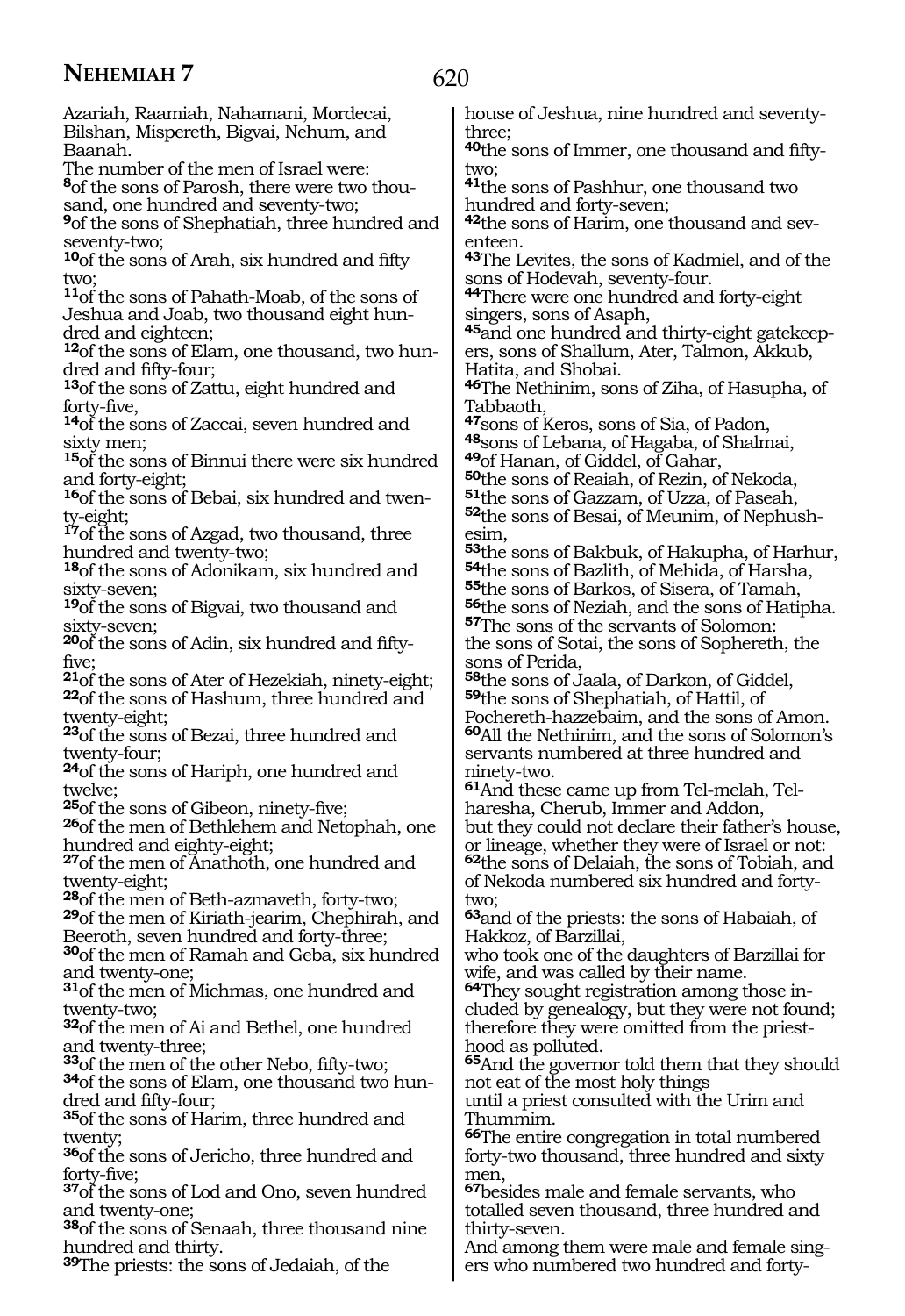five.

**68**Their horses were seven hundred and thirtysix, their mules were two hundred and fortyfive;

**69**they had four hundred and thirty-five camels, and six thousand, seven hundred and twenty donkeys.

**<sup>70</sup>**And some of the chief of the fathers' houses gave to the work, as follows:

the governor gave to the treasury a thousand gold drachmas,

along with fifty basins, and five hundred and thirty priests' garments.

**<sup>71</sup>**And some of the chief of the fathers' houses gave to the treasury for the work:

twenty thousand gold drachmas of gold, and of silver, two thousand, two hundred minas.

**72**And the rest of the people gave twenty thousand gold drachmas,

with two thousand silver minas, and sixtyseven priests' garments.

**<sup>73</sup>**So the priests, the Levites, the gatekeepers, the singers, the Nethinim, and all Israel dwelt in their cities,

and all the people of Israel were in their cities when the seventh month came.

## **CWDS Bible Quotes**

*1. Appoint qualified persons to key positions for maximum efficiency and effectiveness.*

*2. Not because he is a brother means he is best for the job; it only makes him a good prospect.*

*3. Stewardship demands trust; leadership must command trust.*

*4. The fear of God is a distinct qualifying mark for kingdom responsibilities and stewardship in any field.*

*5. You have a place and an assignment given before you were born; redeem it.*

*6. Named among the dreamers, registered with the achievers, is an accomplishment.*

*7. Build your city, then build houses for homes. Ensure you help to build the safe and godly environment you dwell in. Build your lives on the only sure and safe foundation of Christ.*

*8. Faith conditions your giving, your giving conditions your heart.*

*9. You give for what you believe in, not what you are believing for; your giving releases what you believe for.*

*10. The leaders should be the foremost and most generous givers.*

## **PRAYER POINTS**

• All-wise God, give me wisdom to properly structure and administer everything You have assigned to me, in the name of Jesus. Amen.

• Father God, bring people into my life who truly fear You and abide in Your ways. Amen.

• Mighty God, I stand before You to redeem my kingdom assignment written in my DNA. Amen.

• By the power in the blood of Jesus, I will set out with the dreamers, but I will show You off, Father, with those who have attained, in the name of Jesus.

• I will be generous to the work of God. Father, make me a faithful administrator of kingdom resources, in the name of Jesus. Amen.

**WHEN the word of God from the prophet reaches hungry ears,**

**And causes deep contrition and many bitter tears,**

**This is not a time for crying; it is enough that we repent.**

**There is joy in salvation, and His joy is our strength.**

**The joy of the Lord is our strength. When you hear the word of God; it is a time of joyfulness.**

**When eager ears reach for it, like a thirsty land, dry and broken,**

**And it brings us sweet refreshing, then know His joy is our strength.**

**The joy of the Lord is our strength.**

#### NEHEMIAH 8

**<sup>1</sup>**And all the people gathered as one person into the street,

in the square before the Water Gate, to Ezra they came to speak,

saying, "Bring the book of the law that Moses wrote, which the Lord commanded Israel." *This was a time when the word did not seek the* 

*people, but the people sought the word.* **<sup>2</sup>**And Ezra the priest brought the law before them all, women and men,

and all who could understand gathered; on **3From morning until midday, Ezra read the** law,

and the ears of all the people were attentive to the word of the Lord.

From morning until midday, *while the hot sun rose on their heads,*

they stood attentive in the streets, as from the law Ezra read.

**<sup>4</sup>**He read it from a pulpit which was made just for that use.

Beside him were Mattithiah, Shema and Anaiah, Uriah and Hilkiah too,

and Maaseiah stood on his right hand; Pedaiah and Mishael were on his left,

with Malchiah, Hashum and Hashbadana, Zechariah and Meshullam next to them.

**<sup>5</sup>**And Ezra opened the book in the sight of all, for he was somewhat above,

and when he opened it, all the people stood. **<sup>6</sup>**And he blessed the Lord, the great God of heaven;

and when he blessed the Lord, all the people answered, "Amen, Amen!"

And when he opened it, all the people stood up in reverence;

and they received the great God, as Ezra blessed Him, saying, "Amen!"

They bowed their heads and worshipped, with faces to the ground,

and lifted holy hands in worship to the Lord. **<sup>7</sup>**And Jeshua and Bani, Sherebiah and Jamin were there to stand;

as he read the law they expounded and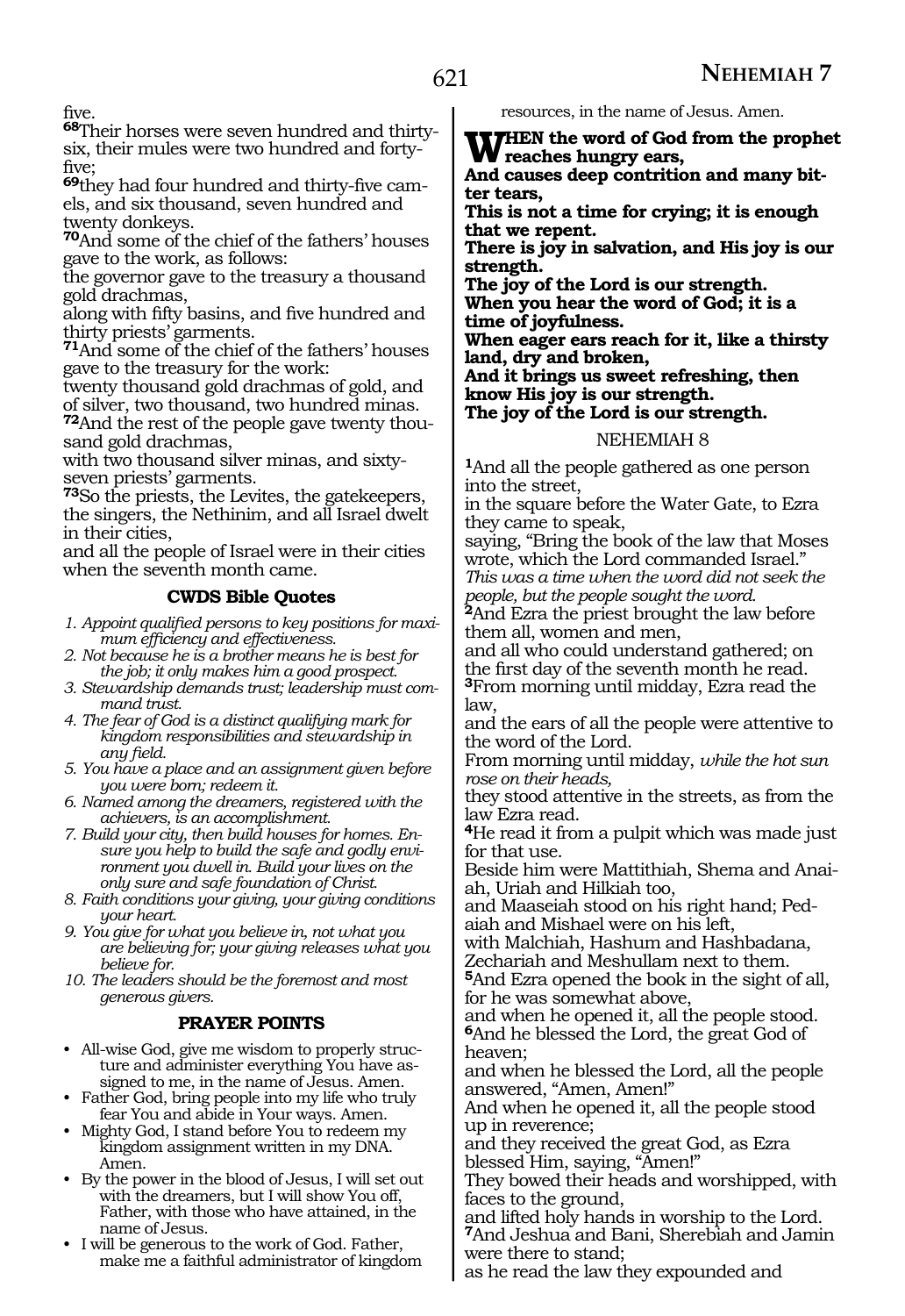caused the people to understand.

With him were Akkub, Shabbethai and Hodiah, Maaseiah and Kelita likewise;

Azariah, Jozabad and Hanan, Pelaiah, and with them the Levites.

**<sup>8</sup>**So they read the law of God distinctly and taught the meaning to all;

word by word as they expounded, *it pierced right through their hearts!*

**<sup>9</sup>**Nehemiah the governor, with the Levites and Ezra the priest and scribe,

said, "Be restrained; do not mourn or weep. Come now, let your eyes be dried."

For when the word of the pulpit *reached the many hungry ears,*

it caused deep contrition and many bitter tears.

*This was an emotional moment, gripping at their hearts.*

*No, this is not the time for mourning; rather, enter into the joy of the Lord.*

They said, "This is a holy day to the Lord; you have just heard God's law.

**<sup>10</sup>**"Go your way; eat of the fat and drink of the sweet; ensure there are portions for all.

This is no day to be sorry, so now console your hearts all you men;

no, not a day of mourning; the joy of the Lord is your strength."

From weeping to rejoicing, from their grief to eating and drinking,

**<sup>11</sup>**the Levites consoled the people, told them to hold their peace.

**<sup>12</sup>**They sent portions and made great enter- tainment, for they understood God's word, and the strength found in His joy gave mean- ing to all that they heard.

**<sup>13</sup>**On the second day they gathered, the chief fathers, priests, Levites, and Ezra the scribe; to understand the law was their honest heart's desire.

**<sup>14</sup>**They saw where God commanded Israel to dwell in booths in the set feast,

**<sup>15</sup>**and to publish in all the cities, "Fetch olive branches and branches from other trees, palm branches, myrtle branches, and wild olive branches too;

as it is written in the law of Moses, they shall be used to make booths."

**<sup>16</sup>**So the people went forth and brought them, and made booths for themselves;

on their rooftops and in their courts they built them,

and in the courts of the house of God, and in the street of the Water Gate,

and they built booths also in the street of the Gate of Ephraim.

**<sup>17</sup>**And all the congregation that came out of captivity made booths and under them sat, for since the days of Joshua the son of Nun, Israel did not do that.

**<sup>18</sup>**And there was much gladness, and also day by day,

from the first day to the last day, they heard

from the law in their ears.

They kept the feast for seven days, and had a solemn assembly on the eighth as the law stated,

and they had a time of joyfulness, for they found new joy that gave them strength.

#### **CWDS Bible Quotes**

- *1. Progression in the work of God builds obsession with the word of God.*
- *2. The building is all about the Lord, the greater building is the building of the hearts.*
- *3. True revival creates genuine hunger and thirst for the word of God and for the God of the word.*
- *4. Read the word in the open squares as long as the squares remain open to the word.*
- *5. Participation in the work of the Lord intensifies interest in the word of the Lord.*
- *6. It is holy to the Lord; every time you hear the word of the Lord, with reverence read it, listen to it; meditate in it; memorize it. Make every day a holy day.*
- *7. It is a joy to the Lord to see hearts hungry for the word; and it is the joy of the Lord to strengthen hungry hearts.*
- *8. You know you are tender when the word makes you weep.*
- *9. It is okay to get weak in the presence of the Lord; He releases His joy to strengthen you.*

*10. Seek to understand the word of God, and to perform all the instructions of the word, and it will give you joy.*

## **PRAYER POINTS**

- Father God, let the work of God in my life and in my community progress mightily by the good hand of the living God, in the name of Jesus. Amen.
- Loving Father, by Your mercies You have given us Your word. Raise up people who will read Your word in the open squares and generate a hunger in our people to hear it. Amen.
- My Father, my God, help me to make every day of my life a holy day to You, by my constant passion, reverence, and tenderness for Your word. I will make the word my holiday. Amen.
- Father I will let my emotions run free in Your word; I will laugh at Your goodness and weep at Your griefs; I will listen for Your heartbeat and will respond, in the name of Jesus.
- Let every heart sorrowing with godly sorrow receive the joy of the Lord now and be strengthened, in the name of Jesus.
- Let the word of the living God be a source of joy and strength to every person experiencing fear, disappointment, pain, and anxiety, in the name of Jesus. Amen.

#### **I**T is You; You who have won our heart<br>And taken us into Your arms, and com**t is You; You who have won our heart forted us like a friend.**

**Your love, surrounded us from the start; We never want to be apart from You ever again.**

#### NEHEMIAH 9

**<sup>1</sup>**As Israel assembled in the twenty-fourth day of the month;

they came with fasting and with sackcloth and earth on everyone.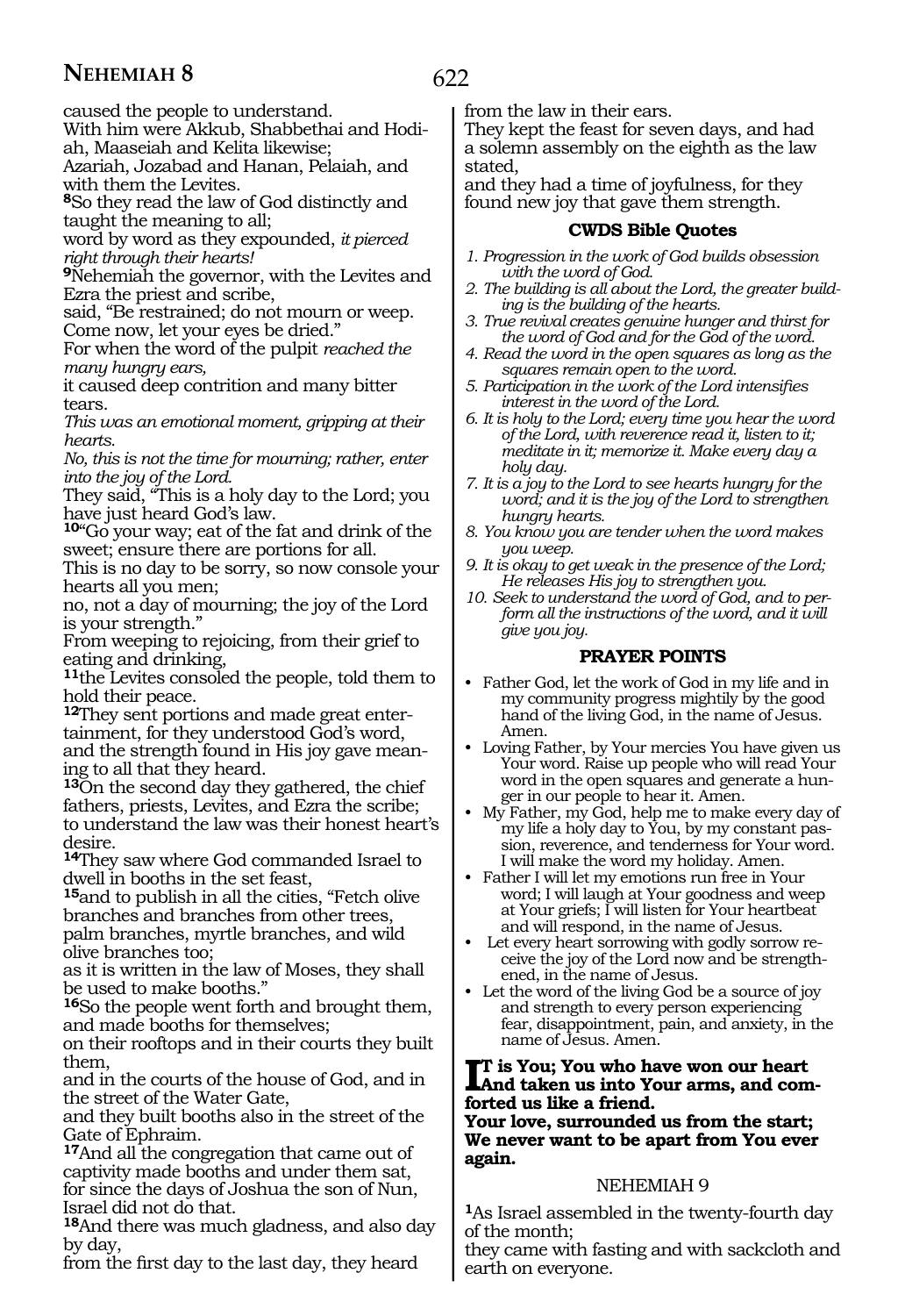**2**From the strangers, the seed of Israel separated themselves,

and their own sins and those of their fathers they confessed,

**<sup>3</sup>**and they stood up in their place.

A quarter of the day was spent reading the book of the law;

and for another quarter of the day they confessed and worshipped the Lord.

Then these men stood on the stairs of the Levites:

**<sup>4</sup>**Jeshua, Bani, Kadmiel and Shebaniah were there;

Bunni, Sherebiah, Bani and Chenani too prepared

and cried with a loud voice to the Lord their God.

*How precious are these moments of reverential praise.*

**<sup>5</sup>**Then the Levites: Jeshua, Kadmiel and Bani, Hashabniah and Sherebiah,

with Hodiah, Shebaniah and Pethahiah,

said, "Stand up and bless the Lord your God forever and always!

Blessed, O Lord, be Your glorious name,

which is exalted above all blessing and praise. You, even You, are Lord alone.

**<sup>6</sup>**You made the heaven of heavens and their hosts.

You made the seas and all things therein, the earth and all things in the earth.

You preserve them all; let the host of heaven worship and bow down.

**<sup>7</sup>**You are the God who chose Abram and brought him forth out of Ur

and gave him the name Abraham,

**<sup>8</sup>**"for in him a faithful heart You found.

It is You who covenanted with him to give him the land of the Canaanites,

the Hittites, Amorites and Perizzites, the Je- busites and Girgashites,

to give it to his descendants; and You per- formed Your word.

**<sup>9</sup>**Our fathers' affliction in Egypt You have seen,

and You heard their cry by the Red Sea.

**<sup>10</sup>**You showed signs and wonders on Pharaoh and his army!

You knew that they dealt proudly against them,

for You are righteous, O Lord.

Yes, it is You, who carved Yourself a name as it is this day.

**<sup>11</sup>**And before them, You divided the Red Sea, so that they went through the midst on dry land.

And You threw their persecutors into the deep, everyone,

as a stone they went down into the mighty waters.

**<sup>12</sup>**And You led them in the day by a pillar of cloud,

and in the night by a pillar of fire! Yes! It is You, O Lord.

The fire lit the way wherein they should go. **<sup>13</sup>**"Upon the mount of Sinai, You also came down.

You spoke with them from heaven and gave right judgments,

and true laws, good statutes and commandments,

**14**"and made known to them the holy sabbaths and precepts,

and statutes and laws by Moses, Your servant's hand.

**<sup>15</sup>**"You gave bread from heaven for the hungry soul.

And for the thirsty, it is You who from the rock brought water forth.

You promised them that they should go in to possess the land You had sworn,

**<sup>16</sup>**"but they hardened their necks; they and our fathers acted in great pride.

They hardened their necks and did not heed Your words;

**<sup>17</sup>**"they refused to obey Your commands.

When they were not mindful of the wonders You did among them,

but hardened their necks and in rebellion appointed a captain, to return to bondage, it was You who pardoned them.

For you are gracious and merciful, slow to anger and great in kindness.

You are the Lord who did not forsake them. **<sup>18</sup>**"Yes, You Lord, when they made them a molten calf,

and provoked You to much anger and wrath, saying, 'This is your god by whom, from Egypt you were brought.'

**<sup>19</sup>**Yes, You, in Your manifold mercies, did not forsake them in the wilderness.

By day in the pillar of cloud You did not depart from them,

nor by the pillar of fire by night that gave light to them

and lit the way in which they should go.

**<sup>20</sup>**"Yes, it is You who instructed them also, and withheld not Your manna from their mouths,

and gave them water for their thirst.

**<sup>21</sup>**"Yes, You sustained them in the wilderness for forty years,

so they lacked nothing; their clothes never grew old,

and their feet never swelled.

**<sup>22</sup>**"Yes, it is You who gave them kingdoms and nations.

You divided them into boundaries so they possessed the land of Sihon,

and the land of the king of Heshbon, and of Og king of Bashan.

**<sup>23</sup>**"You multiplied their children as the stars also and the sand.

You fulfilled Your promise to their fathers and brought them into the land,

**<sup>24</sup>**"so the children possessed the land and subdued the inhabitants,

even the Canaanites; and You gave them and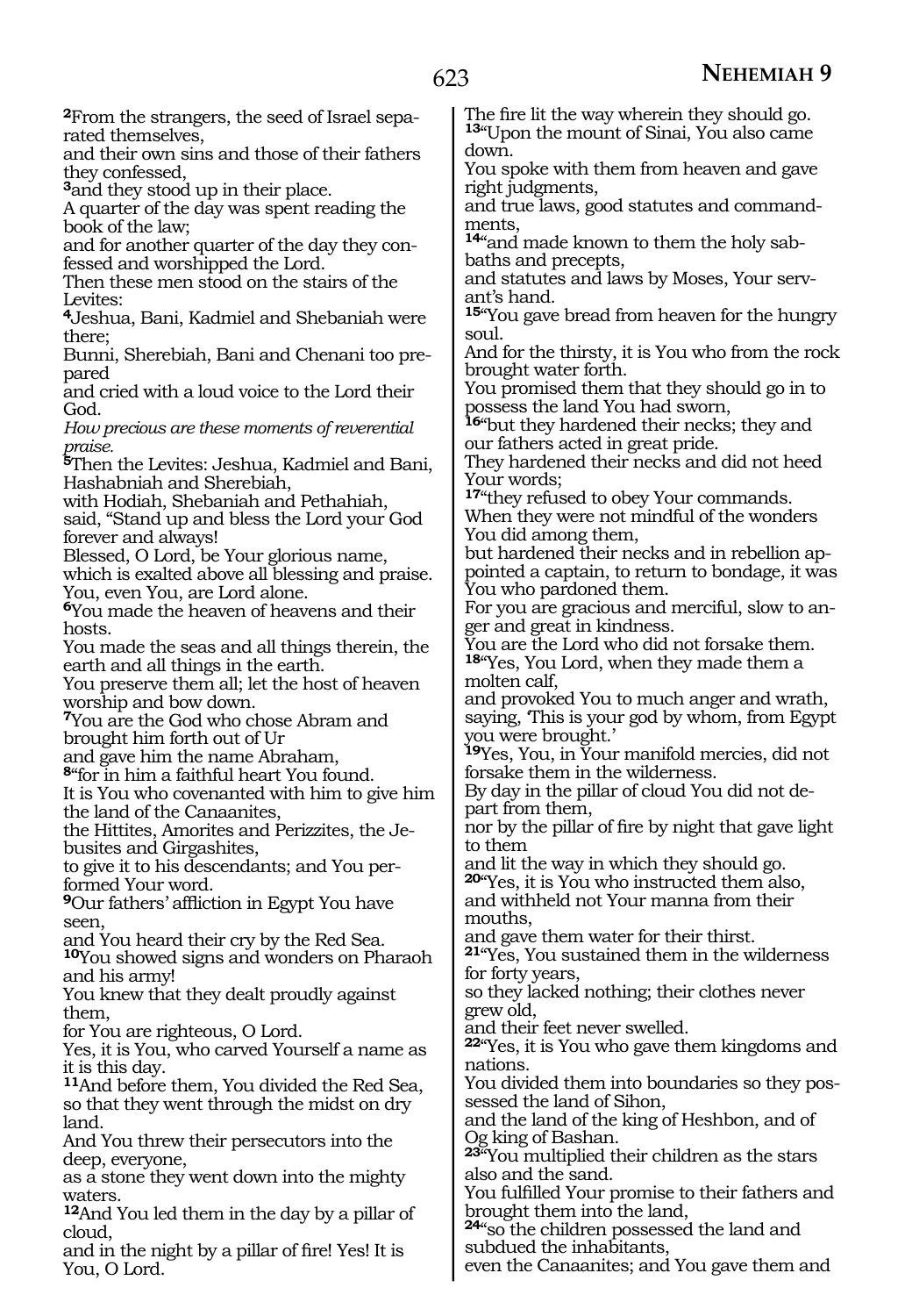624

their kings into their hands,

and the people also, to do with them as they would.

**<sup>25</sup>**"They took strong cities and lands that were fat,

and possessed houses filled with all goods, and dug wells and vineyards,

and olive-yards also, and fruit trees in abundance.

So they ate and were filled and they became fat then,

and delighted themselves in Your great goodness.

**<sup>26</sup>**"But they were disobedient and against You they rebelled

and cast Your law behind their backs and slew your prophets as well,

who testified against them to turn them back to You.

It is You, Lord, who when they greatly provoked You,

**<sup>27</sup>**You delivered them into their enemies' hands.

They grieved them, and in their time of trouble, to You they cried.

Then it was You who heard from heaven at that time,

and You gave them saviors according to Your manifold mercies.

And it is You who saved them out of the hand of their enemies.

**<sup>28</sup>**But after they had rest, they did evil before You again, even You.

You left them to their enemies then, and they had dominion.

Yet when they returned and cried to You, it is You who heard them all;

You heard from heaven, and many times delivered them,

**<sup>29</sup>**"even according to Your mercies. And You testified against them then,

that You might bring them again to the law, yet they acted in pride.

They did not heed Your commands, but sinned against Your judgments,

which if a man shall do, in them he shall live! They withdrew their shoulders, hardened their necks, and would not hear;

**<sup>30</sup>**"yet it is You who were patient with them; You did so for many years.

You testified against them by the prophets, but they would not hear;

therefore, You gave them into the hands of the people everywhere.

But You did not utterly consume them, for Your mercies sake,

**<sup>31</sup>**"and You did not forsake them, for You are a merciful God and full of grace.

Yes, it is You, even You.

**<sup>32</sup>**"Now therefore, O God, the great, mighty and terrible God,

even You who are merciful and who keeps covenant,

do not let all the trouble seem small before

You, that on us has come;

and on our kings and our princes, priests, prophets, fathers, and people, everyone, since the time of the kings of Assyria even to this day.

**<sup>33</sup>**"How You are just in all that You have brought our way,

for it is You who have done right; we have done wickedly.

**<sup>34</sup>**"Neither have our kings, princes, priests, or fathers kept the law,

nor heeded Your commandments and testi-<br>monies that You testified against them, Lord, 35"for they have not served You in their kingdom, and Your goodness You gave them, in the large and fat land You gave, nor have they turned from their wickedness.

**<sup>36</sup>**"Behold, we are servants this day, and as for the land that You gave to our fathers for us to eat the fruit and good thereof, here we are servants in it.

We have become servants in our inheritance. **<sup>37</sup>**"It yields much increase, but to the others, the kings You set over us, because of our sins. They also have dominion over our cattle and our bodies as they please;

we are in great distress; hear now our appeal. **38**"Because of all this we make a sure covenant and write it,

and on it is the seal of our princes, Levites and priests.

*@It is You to whom we come, even You, O Lord, and we never want to be apart from You ever again."*

# **CWDS Bible Quotes**

*1. Come fasting, come hungry, come wanting to be a part of the current move of God.*

- *2. The reading of the word is most effective when special time is appropriated to digest it, to the confession of the word, and to worship.*
- *3. Come prepared to go all the way; there is no better route to having a fulfilled day than a day spent full of worship and filling up with the word. There is no better use of time than time-wasting or rather waiting in the word and basking in the presence of God.*
- *4. Speak constantly of the things the Lord has done for you to cultivate a grateful heart.*
- *5. Gratitude gives you greater access to grace.*
- *6. Make it personal, tell the Lord you know how you got to the place you are, and you know it was all about Him, not you.*
- *7. You are not where you should be physically because you never stayed where you should have spiritually; acknowledge the righteousness of God's word to take you where you can rebound to.*
- *8. God is righteous; your state speaks volumes of your steadfastness, or lack of it; God is faithful to His word, your condition speaks volumes of your response to His word; God is merciful; this is your opportunity to set it right.*
- *9. Confess it; He can be reached; He can be touched; your backsliding does not have to end with your chastising, even though it will certainly lead to it.*

# **PRAYER POINTS**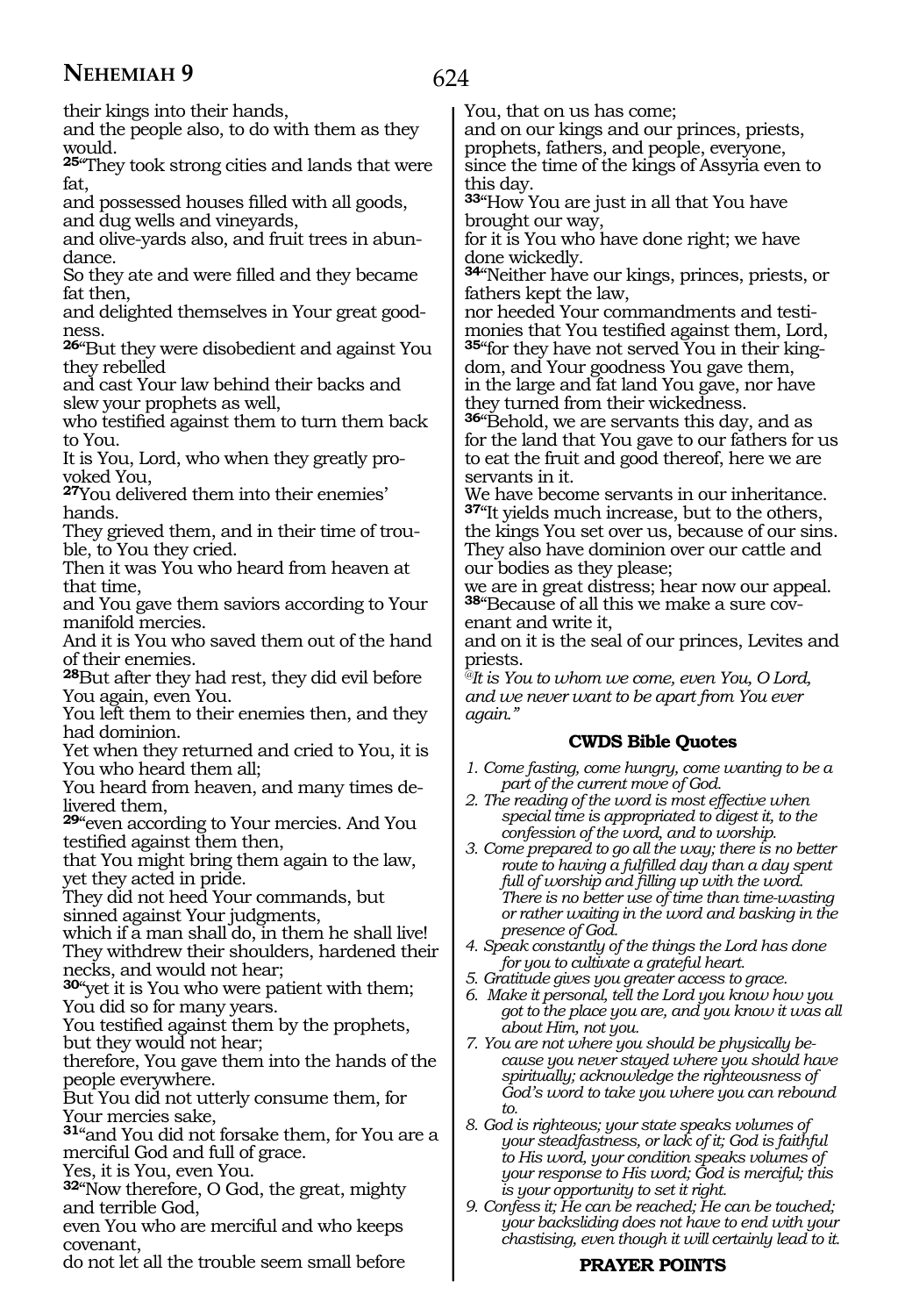- Father, break the heart of our nation, in the name of Jesus; breathe a spirit of conviction on the hearts of every person; let us see ourselves in the image of a holy God. Amen.
- Let a repentant heart, and the power to fast and seek God sincerely, fall upon every person now, by the power in the blood of Jesus. Amen.
- Lord Jesus, it is all or nothing; I give You my all so I can attract Your fullness, in the name of Jesus. I gladly deny myself, and take up my cross and follow You.
- Father, You have been gracious to us to make us a nation; You spoke Your word into our emblems and constitution by our founding fathers; You sent Your word to us by raising up evangelists and pastors among us; yet we have turned and rejected Your word, filled this nation with bloodshed, pursued greed and placed self-interest above people, committed immorality and allowed the worship of spirits and devils in our nation; this has led to moral degradation, callousness of heart, and personal hardships; Father turn us again and we will be turned; revive us and we will be revived; soak this nation in the precious blood of Your Son Jesus Christ. Amen.
- Spirit of the living God, this nation is a prime candidate for revival; favor us and breathe on us, stir our hearts with a hunger and thirst for righteousness, and fill the void with fresh fire, in the name of Jesus. Amen.

# **WHEN** we enter into agreement with<br>We ontarinte an other

**We enter into an oath Onto a platform for God's blessing, Or a platform for a curse. It is all about our service, How we respond to God's commands; It is all about our tithing, How we treat the things of God. It is all about our worship, For dedicated lives Should not forsake God's temple, For forsaking it is not wise.**

#### NEHEMIAH 10

**1**The names of the rulers who sealed the covenant

were, Nehemiah the governor and Zedekiah, Seraiah, Azariah, Jeremiah, Pashur, Amariah, Malchijah, Hattush, Shebaniah, Malluch, Harim, Meremoth, Obadiah; also Daniel, Ginnethon, Baruch, Meshullam, Abijah, Mijamin, Maaziah, Bilgai and Shemaiah; these were priests. Of the Levites: Jeshua, Beninu, Kadmiel, Shebaniah, Hodijah, Kelita, Pelaliah, Hanan, **<sup>11</sup>**Micha, Rehob, Hashabiah, Zaccur, Sherebiah, Shebaniah, Of the chiefs of the people: Parosh, Pahath-Moab, Elam, Zattu, Bani,<br>15Bunni, Azgad, Bebai, Bunni, Azgad, Bebai, **16**Adonijah, Bigvai, Adin, **<sup>17</sup>**Ater, Hezekiah, Azzur,

**<sup>18</sup>**Hodijah, Hashum, Bezai, **<sup>19</sup>**Hariph, Anathoth, Nebai, **20**Magpiash, Meshullam, Hezir, **<sup>21</sup>**Meshezabel, Zadok, Jaddua,

**<sup>22</sup>**Pelatiah, Hanan, Anaiah,

**<sup>23</sup>**Hoshea, Hananiah, Hasshub, **<sup>24</sup>**Hallohesh, Pilha, Shobek,

**<sup>25</sup>**Rehum, Hashabnah, Maaseiah,

<sup>27</sup>Malluch, Harim, and Baanah.

**<sup>28</sup>**And the rest of the people were

the priests, singers, Levites and porters, the temple servants and those who separated themselves from the people of the lands to God's law,

their sons, their wives and daughters, and all these with knowledge and understanding.

**29**They supported their brethren and their nobles, and entered into a curse then.

They entered into an oath

to walk in the Lord's law given by Moses' hand,

to observe His judgments and statutes and do all His commands.

**<sup>30</sup>**They would not give their daughters to the people

or take their daughters for their sons,

**<sup>31</sup>**nor buy goods from them on the Sabbath, and allow the seventh year to run;

also to leave the exaction of debts.

**32**And we also made ordinances to charge ourselves yearly

with a portion for the service of God's house, **33**for the showbread, grain and burnt offerings,

of the Sabbaths, set feasts and New Moons, for sin offerings and to make atonement, and for the work of the house of our God. **<sup>34</sup>**And we cast lots among priests and Levites and the people for the wood offering, to bring it into the house of our God by their father's house at the time appointed

year by year to burn on the altar of the Lord, as written in the law,

for the oath we entered into,

*required service with all our hearts.*

Our oath meant we would be faithful with the things of God,

**<sup>35</sup>**to bring the first-fruits of all our fruit trees,

**36**We would bring the firstborn of our sons and cattle as is written in the law,

to bring to God's house and the priests who minister

the firstling of our herds and flocks. **<sup>37</sup>**We would bring the firstfruits of our dough

and of all our offerings, and bring the first-fruits of the trees,

wine and oil to the priests.

Also we would bring the tithes to the Levites in all the cities of our toil;

to the chambers of the house of our God,

that the Levites shall have the tithes.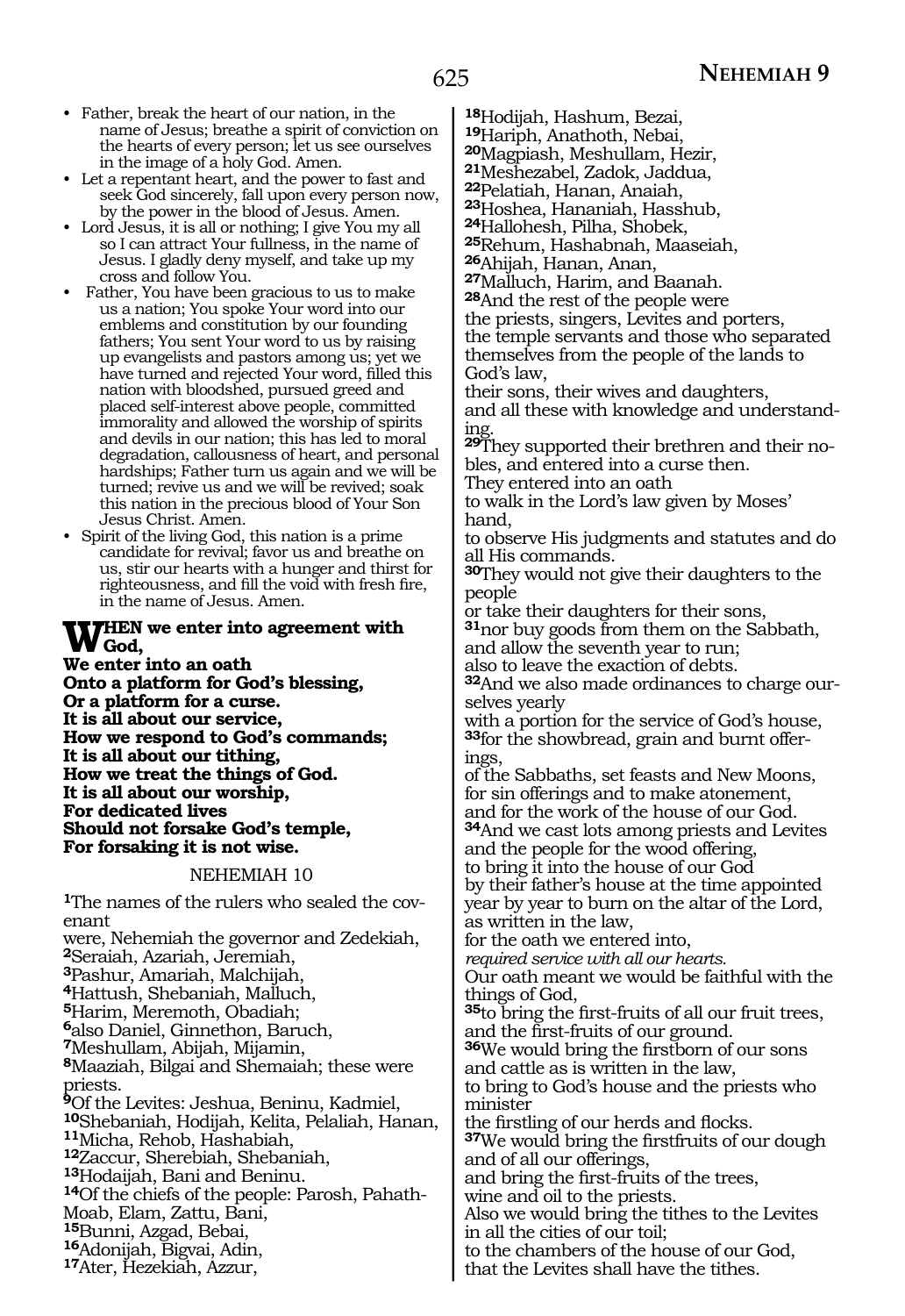**<sup>38</sup>**The priest, Aaron's son, shall be with the Levites also when they take the tithes, and shall bring the tithe of tithes into God's house.

**<sup>39</sup>**For the children of Israel and Levi shall bring the offering of the grain, the vessels of the sanctuary, and new wine and oil to the chambers in its place where the vessels are, and the porters, and the priests who minister likewise. For we will not forsake the house of God, for forsaking is not wise.

# **CWDS Bible Quotes**

- *1. It takes commitment to follow God; bind yourself to His word to hide yourself from the curse.*
- *2. The discipline necessary for discipleship may cause separation from the good things that block your faith, to attain the better thing, eternal life.*
- *3. The word is your law to lead you where there is no clear path.*
- *4. You may have to hate the things you love in order to pursue your love for God; you love it but it hates you if it separates you from God.*
- *5. Your light must shine in the world, not be shaded by the world.*
- *6. Compliance is complete observance and complete reliance. If you are going at all, go all out, give it your all, and go all the way.*
- *7. If you love the word, then use it to light your world, for the world is actively seeking to set you alight.*
- *8. First-fruits and tithes are necessary provisions to assure kingdom functioning; the unrestricted kingdom is abundance for all.*
- *9. Give to support and to sustain a move; give because God has ordered it. Your living is sustained by your giving and the lives of many depend on your obedience.*
- *10. It is good to seek to live by the standards in the word of God, but bad to neglect the work of God and the house of God.*

# **PRAYER POINTS**

- Father God, I am fully committed to You in the name of Jesus; Your word is my law. Amen.
- Father, by the Spirit of the living God within me, I will love You more than anything in this life. Amen.
- I will sever every relationship that seeks to sever me from the Living God; Father I give You full control over my relationships, in the name of Jesus. Amen.
- Spirit of generosity to the work of God fall upon the church now, in the name of Jesus. Let the spirit of stinginess and theft of the holy tithes be fanned away from the hearts of the people, by the blood of Jesus. Amen.

# **THE lot is cast, one out of ten;**<br>Nine parts to go, one part to dwell in **Jerusalem.**

**Blessed are you people who willingly volunteer;**

**These are the names of some of those re- maining here.**

# NEHEMIAH 11

**1**It was about the holy city; it was about Jeru-

# 626

salem.

The rulers cast lots to select to stay, one in every ten.

**<sup>2</sup>**The people blessed the men who willingly volunteered to stay.

**<sup>3</sup>**These are the chiefs of the provinces who in Jerusalem remained.

But in the cities of Judah, in his possession in his city, every man dwelt,

including Israel, the priests and Levites, the temple servants, Solomon's servants as well. **<sup>4</sup>**Certain of the children of Judah and Benja- min, dwelt at Jerusalem.

Of Judah there were Athaiah, sons of Uzziah, the sons of Zechariah, son of Amariah, son of Shephatiah of the sons of Perez,

**<sup>5</sup>**along with the sons of Adaiah, Shiloni and others, and the sons of Perez who in Jerusalem dwelt;

**<sup>6</sup>**these men numbered four hundred and sixty-eight, all valiant men.

**<sup>7</sup>**These are some of the sons of Benjamin: **<sup>8</sup>**Sallu, Gabbai, and Sallai with them,

nine hundred and twenty-eight;

**<sup>9</sup>**their overseer was Joel.

**<sup>10</sup>**Judah was second in command of the city; Jedaiah, Jachin, Seraiah, and the sons of Meshullam were priests.

**<sup>11</sup>**Meraioth was ruler of the house of God. **<sup>12</sup>**The brethren who worked along with him and did the work of the house numbered, eight hundred and twenty-two.

And Adaiah, son of Jeroham, of Pelaliah, of Amzi, of Zechariah and of Pashur too, **<sup>13</sup>**and the brethren of Adaiah, chiefs of the

fathers who were with him, numbered two hundred and forty-two; with

them were Amashai and his brethren. **14**They numbered one hundred and twentyeight; their overseer was Zabdiel.

He was the son of one of the great men,

**<sup>15</sup>**and of the Levites was Shemaiah.

**<sup>16</sup>**With him were, Shabbethai and Jozabad, of the chiefs of the Levites;

of the outward business of the house of God they had oversight.

**<sup>17</sup>**And Mattaniah of the sons of Asaph, who began the thanksgiving in prayer,

and Bakbukiah the second among his brothers, and Abda, of the sons of Jeduthun with him.

**18**The Levites in the holy city were two hundred and eighty-four.

**<sup>19</sup>**And the porters, Akkub, Talmon and their brethren, were a hundred and seventy-two more.

**<sup>20</sup>**The residue of Israel, priests and Levites, were in their inheritance in the cities of Judah. **<sup>21</sup>**But the temple servants dwelt in Ophel, and over them were Ziha and Gispa.

**<sup>22</sup>**The overseer of the Levites at Jerusalem was Uzzi, of the children of the sons of Micha, and some of the sons of Asaph, the singers who were over the business of the house of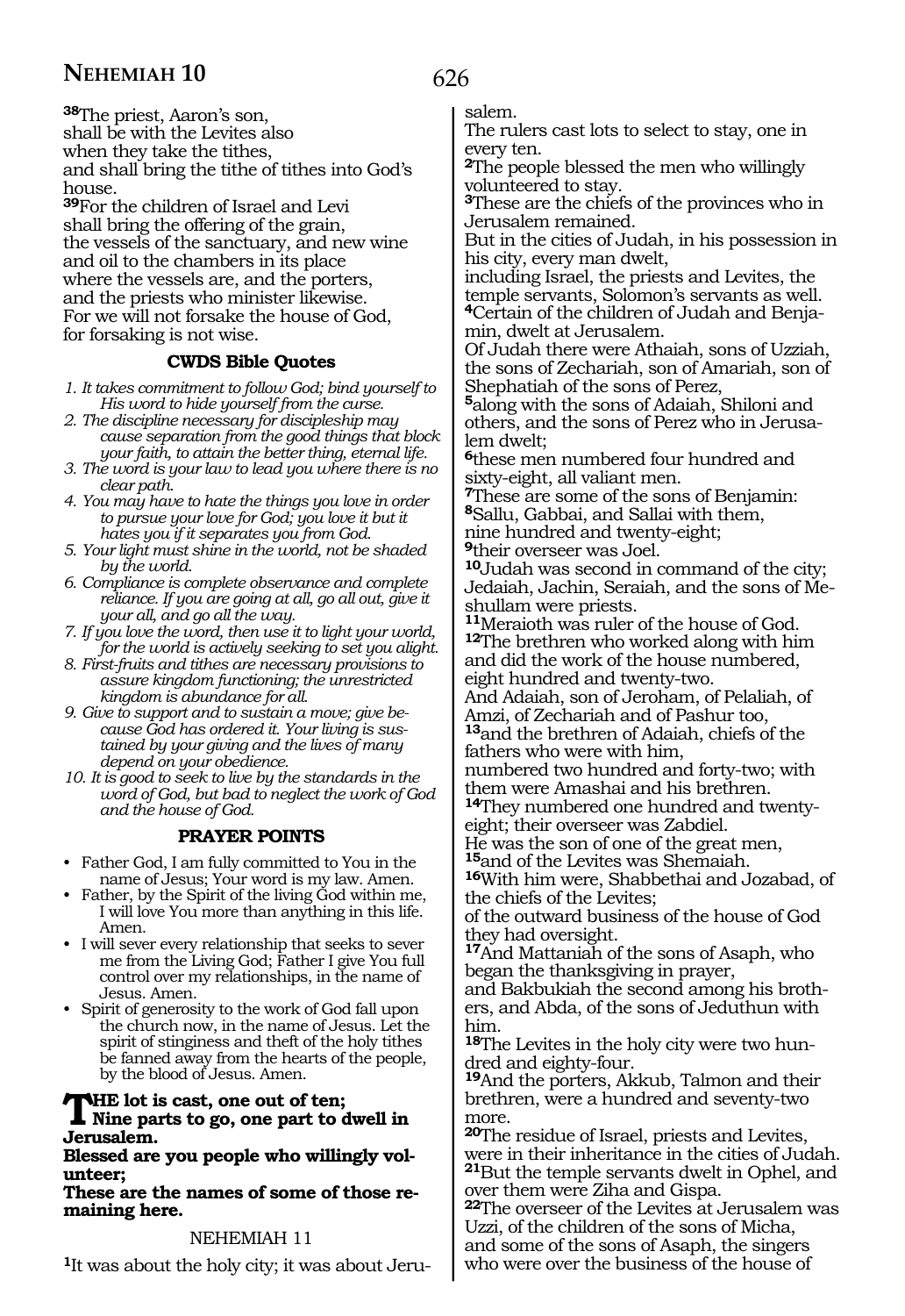God.

**23**The king had commanded that for the singers a daily portion was due,

**<sup>24</sup>**and Pethahiah, of the children of Judah, represented the people to the king also.

**25**And for the villages and their fields; at Kiriath-arba some of the children of Judah dwelt, and in their villages and at Dibon, and at Jekabzeel and in their villages as well;<br>26at Jeshua, Moladah and Beth-pelet, **<sup>26</sup>**at Jeshua, Moladah and Beth-pelet, **27**Hazar-shual and Beersheba with its villages; **<sup>28</sup>**Ziklag, Meconah, **29**En-rimmon, Zorah and Jarmuth,

**<sup>30</sup>**Zanoah, Adullam and in all their villages;

in Adulam, Lachish, Azekah and Beersheba to the Valley of Hinnom.

**<sup>31</sup>**The children of Benjamin from Geba dwelt in Aija, Bethel and Michmash,

**<sup>32</sup>**and at Anathoth, Nob and Ananiah,

**<sup>33</sup>**Hazor, Ramah, Gittaim,

**<sup>34</sup>**in Hadid, Zeboim, Neballat;

**<sup>35</sup>**in Lod, Ono, and the Valley of Craftsmen as well.

**<sup>36</sup>**And some of the divisions of the Levites who belonged to Judah, were in Benjamin.

#### **CWDS Bible Quotes**

- *1. Offer yourself to the work of the kingdom; kingdom positioning is your place of most effective and fulfilling functioning.*
- *2. Never be just willing to bless volunteers, be among those who volunteer.*
- *3. There is a blessing in positioning that citizens in heaven and earth will recognize.*
- *4. Align your personal preference to your kingdom placement, and find true fulfilment.*
- *5. Do not wait to be called, live for a cause.*
- *6. Lead off your day by prayer in thanksgiving, sign off your day by prayer in thanksgiving; for the loving hand that sustained you through your sleep, piloted your day.*

*7. The value of worshippers among you should be recognized by giving them financial support.*

## **PRAYER POINTS**

- Good Father; stir the hearts of Your people to find their places in the kingdom. Let there be no shortage of people appropriately positioned in the kingdom. Amen.
- Father, teach me how to truly put the kingdom first, in the name of Jesus. Amen.
- Let the spirit of responsibility for kingdom expansion fall upon the church, in the name of Jesus.
- I lay me down and sleep and wake up for You sustain me Lord, thank You. I thank You gentle Father that You are the pilot of my day, and You do this with tender-loving care. Amen.
- Father, in the name of Jesus we call forth support for those in full time worship and music ministry. Amen.

**THE priests with the trumpets;**<br>And the singers lifted songs, **So those who dwelt afar off Wondered what was going on. I give you the priests and Levites; I give you their task assigned;**

#### **But when I speak of their rejoicing, I give to you the joy of mine.**

#### NEHEMIAH 12

**<sup>1</sup>**Here are the priests and Levites, who went up with Jeshua and Zerubbabel: Seraiah, Jeremiah, Ezra, **<sup>2</sup>**Amariah, Hattush and Malluch as well, **<sup>3</sup>**Shecaniah, Rehum, Meremoth, **<sup>4</sup>**Iddo, Abijah, and Ginnethoi, chief priests, **<sup>5</sup>**Mijamin, Maadiah and Bilgah, **<sup>6</sup>**Shenaiah, Joiarib, Jedaiah, **<sup>7</sup>**Sallu Amok, Hilkiah, and Jedaiah, with these; all heads of the priests and their brethren in Jeshua's days. **<sup>8</sup>**Of the Levites were, Jeshua, Binnui, Kadmiel, Judah and their brethren, Sherebiah and Mattaniah, who were over the thanksgiving. *This was their full time duty, giving thanks to the Lord; for in a moment reflection you will find so many things to give thanks for.* **<sup>9</sup>**Bakbukiah, Unni and their brethren were in the watches over them;<br><sup>10</sup>Jeshua begot Joiakim who begot Joiada, **11**Who begot Jonathan, who begot Jaddua. **12**In the days of Joiakim, the priests, the chiefs of the fathers were: Seraiah, Meraiah, Jeremiah, Hananiah;<br><sup>13</sup>Ezra, Meshullam, Amariah, Jehohanan, 14<sub>Malluchi, Jonathan, Shebaniah, Joseph;<br><sup>15</sup>Harim, Adna, Meraioth, Helkai;</sub> <sup>16</sup>Iddo, Zechariah, Ginnerthon, Meshullam;<br><sup>17</sup>Abijah, Zichri, Miniamin, Moadiah, Piltai; 18<sub>Bilgah, Shammua, Shemaiah, Jehonathan; **19**Joiarib, Mattenai, Jedaiah, Uzzi;</sub> **<sup>20</sup>**of Sallai, Kallai, Amok, Eber; **<sup>21</sup>**Hilkiah, Hashabiah, Jedaiah, Nethanel. **<sup>22</sup>**The Levites in the days of Eliashib were Joiada, Johanan and Jaddua, who of the fathers were chief during the reign of Dairus the Persian; these also were the priests. **<sup>23</sup>**The Levites, chief of their fathers, who in the Chronicles were written down until the days of Johanan, who was Eliashib's son, were assigned to praise and to give thanks, just as David commanded and grouped by task. **24**They were: Hashabiah, Sherebiah and Jeshua, who were chiefs of the Levites. **<sup>25</sup>**The porters who kept watch at the gates were Akkub, Mattaniah and Obadiah, Bakbukiah, Talmon and Meshullam. **26**Ezra was the scribe and Nehemiah the governor. **<sup>27</sup>**At the dedication of the wall of Jerusalem,

they sought the Levites out of every place to bring them to Jerusalem

to keep the dedication with gladness, with thanksgiving and with singing,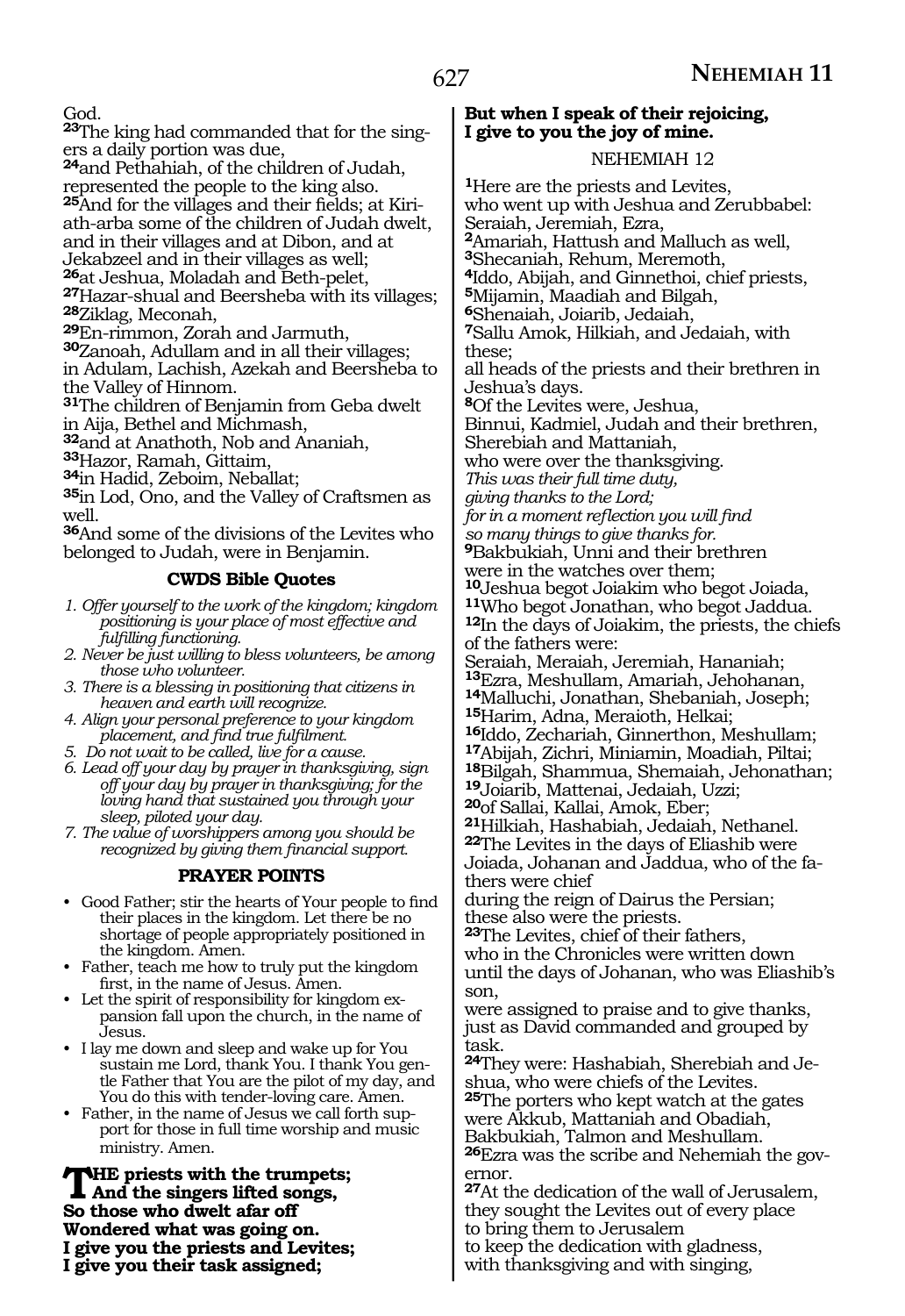628

with cymbals, psalteries and with harps. **<sup>28</sup>**And from the plain about Jerusalem,

and from the Netophathite villages, the singers gathered,

**<sup>29</sup>**and also from the fields of Geba and Azmaveth,

for the singers had built villages about Jerusalem.

**<sup>30</sup>**And the priests and Levites purified the people,

the gates, the wall and also themselves.

**<sup>31</sup>**Then I brought the princes of the Levites on the wall,

and appointed two great companies to give thanks;

one went on the wall towards the dung gate, on the right hand;

**32**after them went Hoshaiah and half of Judah's princes,

**<sup>33</sup>**Azariah, Ezra, Judah and Meshullam,

**35**And with the trumpets, some of the priests' sons;

these were Zechariah of the sons of Asaph, **<sup>36</sup>**and his brethren: Azarel, Milalai, Gilalai and Nethanel,

Maai, Judah, Hanani, with David's instruments,

and Ezra the scribe before these.

**<sup>37</sup>**At the Fountain Gate over against them, they went up the stairs by the City of David, at the ascent of the wall above the house of David to the Water Gate to the east.

**<sup>38</sup>**And the other company of them who gave thanks

went over against them, and I after them, and half the people on the wall

to the broad wall from the Tower of Furnaces, **<sup>39</sup>**and from above the Gate of Ephraim,

above the Old Gate and the Fish Gate and the Tower of Hananel and the Tower of Meah and to the Sheep Gate;

where we stood still at the Gate of the Guard. **<sup>40</sup>**Both companies that gave thanks in the house of God, and I,

and the half of the rulers that were with me, **<sup>41</sup>**the priests, Eliakim, Maasieah, Miniamin

and Micaiah;<br>Elioenai. Zechariah and Hananiah with trum-Elioenai, Zechariah and Hananiah with trum- pets,

**<sup>42</sup>**and Maaseiah, Shemaiah, Eleazar and Uzzi; Jehohanan, Malchijah, Elam and Ezer,

and the Levites sang very loudly;

Jezrahiah was their leader.

**43**And that day they offered sacrifices and rejoiced,

for God had made them rejoice with great joy; their wives and children also rejoiced.

So the joy of Jerusalem was heard from a distance off.

**<sup>44</sup>**And they appointed some at that time over the treasures for the offering,

the first-fruits and the tithes,

to gather in out of the fields and the cities

the portion of the law for Levites and priests. Judah rejoiced for the priests and Levites who waited,

**<sup>45</sup>**and the singers and porters with them. They kept the stores of their God

and the stores of the purification along, as commanded by David the man of God, and also Solomon his son.

**<sup>46</sup>**For in the days of David and Asaph of old, these were appointed chief of the singers, and of songs of praise and thanksgiving perpetually to God.

**<sup>47</sup>**And all Israel in the days of Zerubbabel, and also in Nehemiah's days,

gave each of the singers and porters his portion every day,

and sanctified the holy things for the Levites; and for the sons of Aaron the Levites sanctified them.

#### **CWDS Bible Quotes**

- *1. It is not good to get comfortable at your place of bondage; always be ready to take the sacrificial journey to freedom.*
- *2. Be positioned and found where your divine assignment demands.*
- *3. Praise your way to progress.*
- *4. Let praise and thanksgiving be the cornerstone of your city and the building of your homes.*
- *5. Be extravagant with your praise so that heaven hears your heart and the earth hears your worship.*
- *6. Ensure your voice is not excluded from the exuberant praise; do not wait for corporate worship, keep your praise going.*
- *7. Prioritize praise and facilitate the placement of, and the provision for worship ministers.*
- *8. The worship of a nation attracts the heart of God to that nation; do whatever it takes to make worship an institution.*
- *9. God inhabits praise means a nation with continuous praise is His continual habitation; praise and worship is a good investment for any people.*
- *10. Cannot imagine a nation without the word of God; cannot fathom the ministry of the word of God without support; cannot imagine why God's people refuse to give to the ministry of the word wholeheartedly; can imagine how much more the kingdom could be expressed by generous hearts and sacrificial giving.*

## **PRAYER POINTS**

- I refuse to be comfortable in any place of physical or spiritual bondage, in the name of Jesus.
- My heart shall be filled with songs of praise all the day long. Amen.
- Let the high praises of the living God flood this nation; let the sound of revival echo from our coasts and boundaries in the name of Jesus. Amen.
- Awesome and amazing God, raise up support for ministers and for the ministering of the word across this nation, in the name of Jesus.
- Let divine excitement for the things of God fall upon us like dew, in the name of Jesus. Amen.

#### **Why are the things of God forsaken; Is there an answer of the tongue?**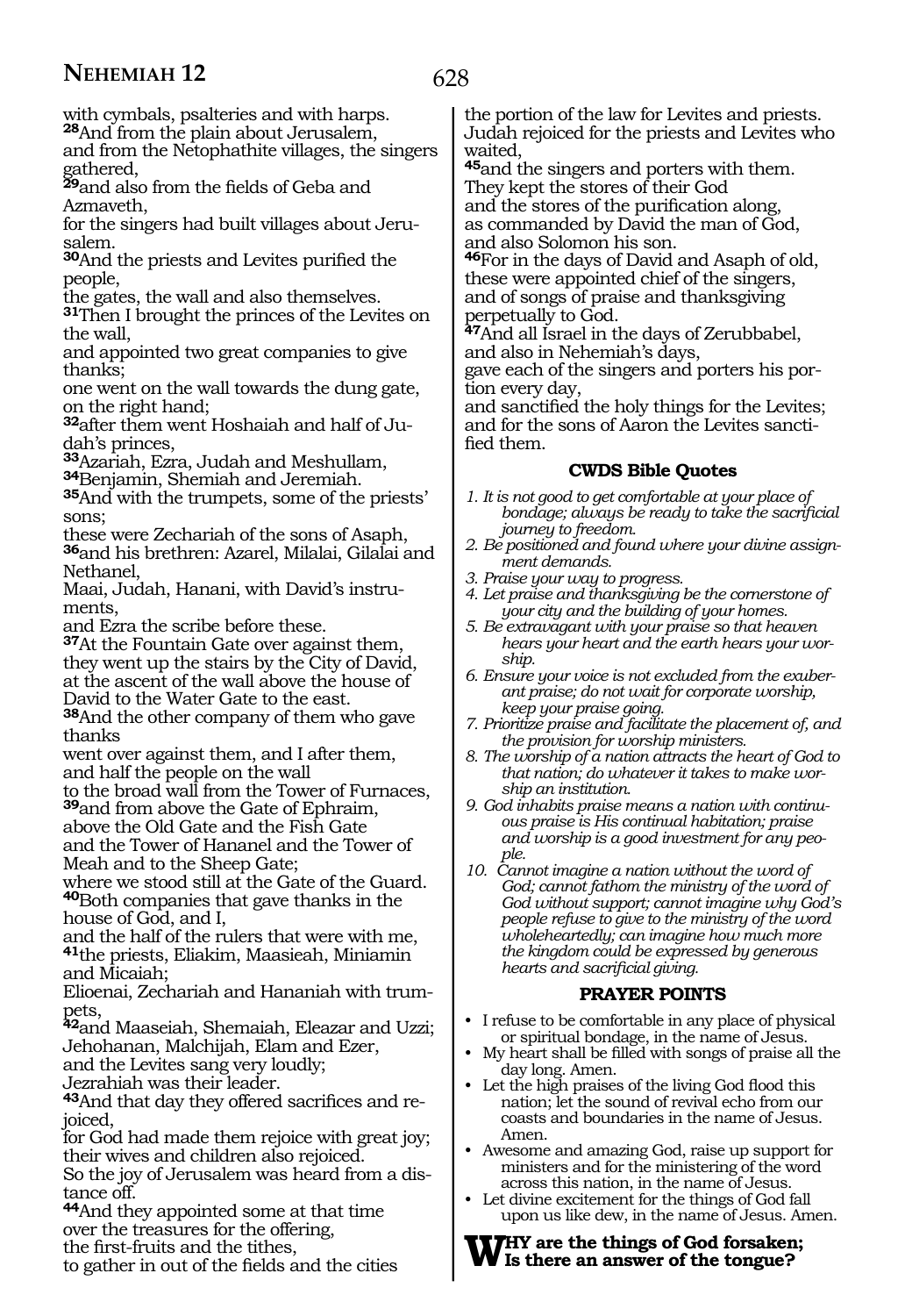**Was it not written,**

**"In the congregation, these men shall not come?"**

**Why are the things of God forsaken? My eyes are opened and I can see. When my zeal reaches new measure, O Lord, remember me.**

#### NEHEMIAH 13

**<sup>1</sup>**On that day they read the book of the law in the audience of all Israel.

They found written, *I remember distinctly,* "The Ammonite and Moabite should not enter the congregation of God forever." **<sup>2</sup>**For they did not meet Israel with bread or

water, and to curse them they hired Balaam.

But God changed the curse into a blessing! *There was no harm that he could do!* **<sup>3</sup>**And when the people heard the law, they separated from them the mixed multitude.

**<sup>4</sup>**Before this, the priest Eliashib, who over the house of God had oversight, had prepared a large room for Tobiah, with whom he was allied.

**<sup>5</sup>**This is the room where in times past they laid grain offerings and frankincense, vessels and tithes of grain, new wine and oil, which for the Levites were commanded, and for the singers and porters,

and the offerings of the priests then.

**<sup>6</sup>**And all this time I was not at Jerusalem; it all happened in my absence.

For in Artaxerxes's thirty-second year I came to the king of Babylon,

and after certain days I received his permission to return to this land.

**<sup>7</sup>**And when I returned to Jerusalem,

I heard of the evil Eliashib did

in preparing Tobiah a room in the courts of the house of God.

**<sup>8</sup>**It grieved me to my heart.

I cast out all the Ammonites' stuff

**<sup>9</sup>**and commanded them to cleanse the room, and bring back the vessels of God's house, with the grain offering, and also with the frankincense.

**10**And I perceived that the portions of the Levites had not been given to them, for the Levites and singers who did the work <sup>11</sup>And I contended with the rulers and said,

"Why is the house of God forsaken?" And I gathered them together,

and set them in their place again.

**<sup>12</sup>**Then all Judah brought the tithe of grain, new wine and oil into the treasuries.

**<sup>13</sup>**And I made treasurers over the treasuries, Shelemiah the priest and Zadok the scribe;

of the Levites I selected Hanan,

for these were faithful men.

Their office was to distribute to their brethren. Concerning this, O Lord my God,

please remember me.

**<sup>14</sup>**Remember me, O My God, and do not wipe out the good deeds I have done

for the house of my God and for the offices thereof.

**<sup>15</sup>**In those days I saw in Judah some treading winepresses on the Sabbath, and bringing in sheaves, wine, grapes and figs and all manner of burdens on loaded donkeys. They brought them into Jerusalem on the

Sabbath.<br>And I testified against them in that day. 16There also dwelt men of Tyre there who brought fish and all manner of wares. They sold them on the Sabbath day in Judah and in Jerusalem.

**<sup>17</sup>**And I contended with the nobles of Judah, and I said this to them:

"What thing is this that you do,

and profane the Sabbath day?

**<sup>18</sup>**Did not God bring evil on us and on this city when your fathers did the same? Yet by profaning the Sabbath you bring more

wrath on Israel." **19**And so when it became dark before the Sabbath, I commanded them to shut the gates, and I charged that they should not be opened

until the Sabbath day was past. And I set some of my servants at the gates;

for this remember me, O Lord.

My servants ensured that no burdens,

were brought in on the Sabbath day. **<sup>20</sup>**And the merchants and sellers of all kind of wares who from outside Jerusalem came, lodged there once or twice.

**<sup>21</sup>**And I testified against them and said, "Why do you lodge about the wall?

I will lay hands on you if you do this again!" From then, they came no more on the Sabbath.

**<sup>22</sup>**And I commanded the Levites to cleanse themselves

that they should come and keep the gates to sanctify the Sabbath day.

Remember me, O Lord, concerning this; spare me according to Your great mercies.

*When my zeal reaches new measure, O Lord, remember me!*

**<sup>23</sup>**Yes, then I noticed there were Jews who married wives of Ashdod, Amnon and Moab.

**<sup>24</sup>**Their children spoke the language of each of the people,

but the Jews' language they did not know. **<sup>25</sup>**I contended with them and cursed them, and I smote some and plucked out their hair; and so to stop these intermarriages,

by God I made them swear.

**<sup>26</sup>**I said, "Think on Solomon king of Israel. there was none like him among the kings; oh, how much God loved him, but he sinned in this same thing.

God made him king of Israel;